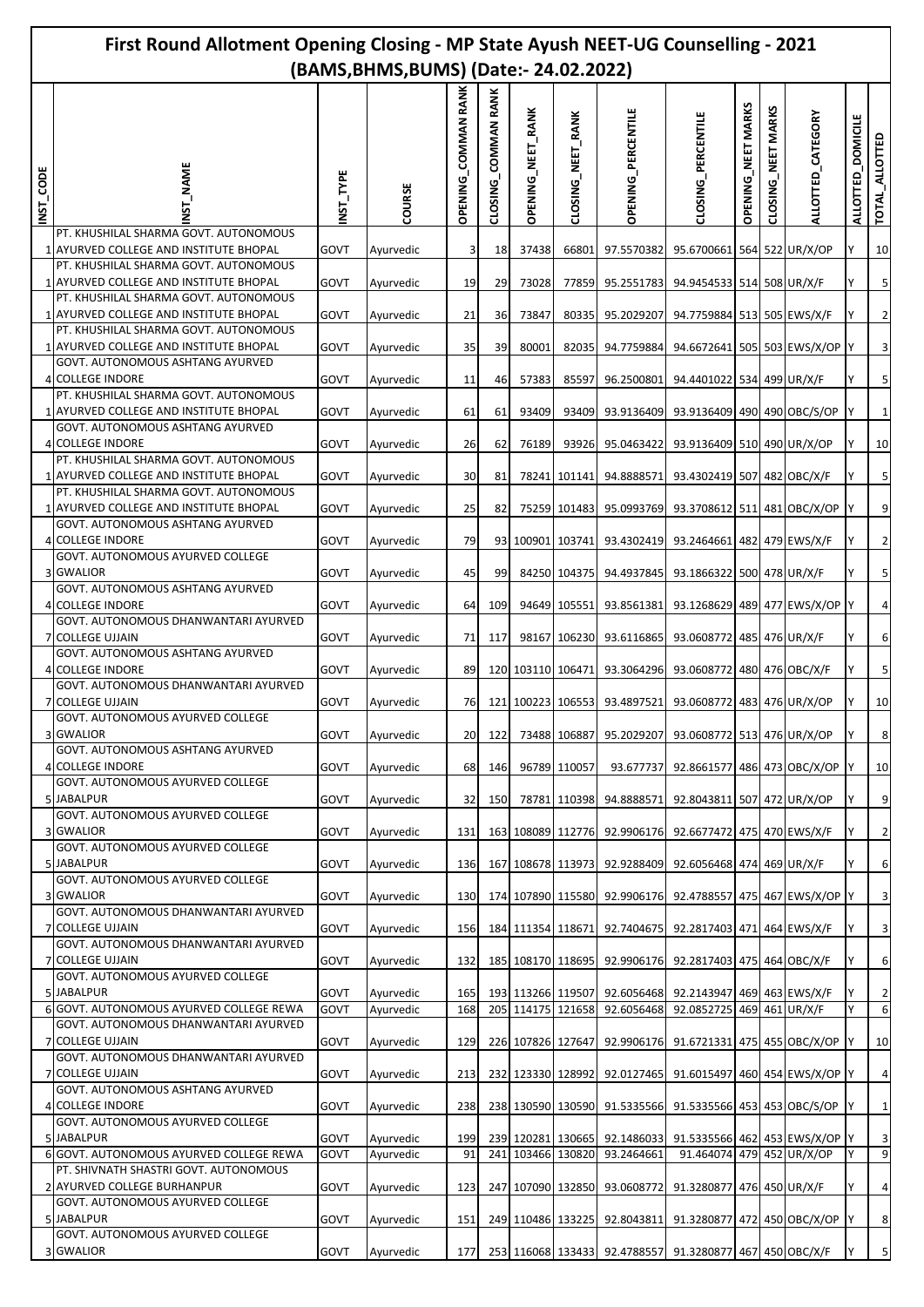| INST_CODE | NST_NAME                                                                        | INST_TYPE    | COURSE                         | COMMAN RANK<br><b>OPENING</b> | CLOSING_COMMAN RANK | OPENING_NEET_RANK                      | CLOSING_NEET_RANK | OPENING_PERCENTILE                                                    | CLOSING_PERCENTILE                                             | OPENING_NEET MARKS | <b>MARKS</b><br>MET<br>CLOSING | ALLOTTED_CATEGORY            | <b>DOMICILE</b><br><b>ALLOTTED</b> | TOTAL_ALLOTTED          |
|-----------|---------------------------------------------------------------------------------|--------------|--------------------------------|-------------------------------|---------------------|----------------------------------------|-------------------|-----------------------------------------------------------------------|----------------------------------------------------------------|--------------------|--------------------------------|------------------------------|------------------------------------|-------------------------|
|           | GOVT. AUTONOMOUS AYURVED COLLEGE<br>5 JABALPUR                                  | GOVT         |                                | 171                           |                     | 255 115071 133510                      |                   |                                                                       | 92.541798 91.3280877 468 450 OBC/X/F                           |                    |                                |                              |                                    | 6                       |
|           | 6 GOVT. AUTONOMOUS AYURVED COLLEGE REWA                                         | GOVT         | Ayurvedic<br>Ayurvedic         | 250                           |                     | 256 133226 133574                      |                   | 91.3280877                                                            | 91.3280877 450 450 EWS/X/F                                     |                    |                                |                              |                                    | $\overline{2}$          |
|           | PT. KHUSHILAL SHARMA GOVT. AUTONOMOUS                                           |              |                                |                               |                     |                                        |                   |                                                                       |                                                                |                    |                                |                              |                                    |                         |
|           | 1 AYURVED COLLEGE AND INSTITUTE BHOPAL<br>PT. SHIVNATH SHASTRI GOVT. AUTONOMOUS | GOVT         | Ayurvedic                      | 261                           | 261                 | 134087 134087                          |                   | 91.262361                                                             |                                                                |                    |                                | 91.262361 449 449 EWS/S/OP Y |                                    | $\mathbf{1}$            |
|           | 2 AYURVED COLLEGE BURHANPUR<br>GOVT. AUTONOMOUS AYURVED COLLEGE                 | GOVT         | Ayurvedic                      | 164                           | 267                 |                                        | 113019 134949     | 92.6677472                                                            | 91.1938498 470 448 UR/X/OP                                     |                    |                                |                              | ΙY                                 | 6                       |
|           | 3 GWALIOR                                                                       | GOVT         | Ayurvedic                      | 186                           |                     | 275 118822 136049                      |                   | 92.2817403                                                            | 91.1255329 464 447 OBC/X/OP Y                                  |                    |                                |                              |                                    | 9                       |
|           | PT. SHIVNATH SHASTRI GOVT. AUTONOMOUS<br>2 AYURVED COLLEGE BURHANPUR            | GOVT         | Ayurvedic                      | 271                           |                     | 279 135086 136496                      |                   | 91.1938498                                                            | 91.1255329 448 447 OBC/X/F                                     |                    |                                |                              | ΙY                                 | $\sqrt{4}$              |
|           | PT. SHIVNATH SHASTRI GOVT. AUTONOMOUS<br>2 AYURVED COLLEGE BURHANPUR            | GOVT         | Ayurvedic                      | 285                           |                     | 285 137391 137391                      |                   | 91.0529421                                                            | 91.0529421 446 446 EWS/X/F                                     |                    |                                |                              |                                    | $\mathbf{1}$            |
|           | 6 GOVT. AUTONOMOUS AYURVED COLLEGE REWA                                         | GOVT         | Ayurvedic                      | 264                           |                     | 295 134417 138566                      |                   | 91.262361                                                             | 90.9786676 449 445 EWS/X/OP Y                                  |                    |                                |                              |                                    | $\overline{a}$          |
|           | PT. SHIVNATH SHASTRI GOVT. AUTONOMOUS                                           |              |                                |                               |                     |                                        |                   |                                                                       |                                                                |                    |                                |                              |                                    |                         |
|           | 2 AYURVED COLLEGE BURHANPUR<br>6 GOVT. AUTONOMOUS AYURVED COLLEGE REWA          | GOVT<br>GOVT | Ayurvedic<br>Ayurvedic         | 277<br>263                    |                     | 298 136375 139449<br>320 134392 143065 |                   | 91.1255329<br>91.262361                                               | 90.9082785 447 444 OBC/X/OP Y<br>90.6905061 449 441 OBC/X/OP Y |                    |                                |                              |                                    | 6<br>10                 |
|           | 6 GOVT. AUTONOMOUS AYURVED COLLEGE REWA                                         | GOVT         | Ayurvedic                      | 293                           |                     | 326 138340 143964                      |                   | 90.9786676                                                            | 90.6161022                                                     |                    |                                | 445 440 OBC/X/F              | ΙY                                 | $\,$ 6                  |
|           | PT. SHIVNATH SHASTRI GOVT. AUTONOMOUS<br>2 AYURVED COLLEGE BURHANPUR            | GOVT         | Ayurvedic                      | 307                           |                     | 327 140918 144011                      |                   | 90.8369828                                                            | 90.6161022 443 440 EWS/X/OP Y                                  |                    |                                |                              |                                    | 3                       |
|           | GOVT. AUTONOMOUS HOMEOPATHY MEDICAL<br>13 COLLEGE BHOPAL                        | GOVT         | Homoeopathy                    | 296                           |                     | 429 138780 163547                      |                   | 90.9786676                                                            | 89.3596534 445 423 UR/X/OP                                     |                    |                                |                              | lΥ                                 | 15                      |
|           | GOVT. AUTONOMOUS DHANWANTARI AYURVED<br>7 COLLEGE UJJAIN                        | GOVT         | Ayurvedic                      | 499                           |                     | 499 175874 175874                      |                   | 88.5634859                                                            | 88.5634859 413 413 OBC/S/OP                                    |                    |                                |                              |                                    | $\mathbf 1$             |
|           | GOVT. AUTONOMOUS ASHTANG AYURVED                                                |              |                                |                               |                     |                                        |                   |                                                                       |                                                                |                    |                                |                              |                                    |                         |
|           | 4 COLLEGE INDORE<br>GOVT. AUTONOMOUS HOMEOPATHY MEDICAL                         | GOVT         | Ayurvedic                      | 504                           |                     | 504 177123 177123                      |                   | 88.4856499                                                            | 88.4856499 412 412 UR/S/OP                                     |                    |                                |                              | ΙY                                 | $\mathbf 1$             |
|           | 13 COLLEGE BHOPAL                                                               | GOVT         | Homoeopathy                    | 160                           |                     | 524 112286 179291                      |                   | 92.6677472                                                            | 88.3241499 470 410 UR/X/F                                      |                    |                                |                              |                                    | 10                      |
|           | 6 GOVT. AUTONOMOUS AYURVED COLLEGE REWA                                         | GOVT         | Ayurvedic                      | 535                           |                     | 535 180996 180996                      |                   | 88.2430762                                                            | 88.2430762 409 409 UR/S/OP                                     |                    |                                |                              | lY.                                | $\mathbf{1}$            |
|           | PT. KHUSHILAL SHARMA GOVT. AUTONOMOUS<br>1 AYURVED COLLEGE AND INSTITUTE BHOPAL | GOVT         | Ayurvedic                      | 440                           |                     | 539 165580 181416                      |                   | 89.2026863                                                            | 88.2430762 421 409 SC/X/F                                      |                    |                                |                              | Υ                                  | 3                       |
|           | GOVT. AUTONOMOUS HOMEOPATHY MEDICAL                                             |              |                                |                               |                     |                                        |                   |                                                                       |                                                                |                    |                                |                              |                                    |                         |
|           | <b>13 COLLEGE BHOPAL</b><br>SHUBHDEEP AYURVED MEDICAL COLLEGE AND               | GOVT         | Homoeopathy                    | 458                           |                     | 548 168320 183166                      |                   | 89.0404741                                                            | 88.0836484 419 407 OBC/X/F                                     |                    |                                |                              |                                    | 9                       |
|           | 37 HOSPITAL INDORE                                                              |              | PRIVATE Ayurvedic              |                               |                     |                                        |                   | 360  588  149530  190262  90.2544434  87.6707681  435  402  UR/X/OP   |                                                                |                    |                                |                              |                                    | 7                       |
|           | PT. SHIVNATH SHASTRI GOVT. AUTONOMOUS<br>2 AYURVED COLLEGE BURHANPUR            | GOVT         | Ayurvedic                      | 608                           |                     | 608 195499 195499                      |                   |                                                                       | 87.3330039 87.3330039 398 398 UR/S/OP                          |                    |                                |                              | IY.                                | $\mathbf{1}$            |
|           | GOVT. AUTONOMOUS HOMEOPATHY MEDICAL<br>13 COLLEGE BHOPAL                        | GOVT         | Homoeopathy                    | 430                           |                     | 617 163633 196674                      |                   | 89.3596534                                                            | 87.2504408 423 397 OBC/X/OP Y                                  |                    |                                |                              |                                    | 15                      |
|           | RANI DULLAIYA SMRITI AYURVED COLLEGE AND                                        |              |                                |                               |                     |                                        |                   |                                                                       |                                                                |                    |                                |                              |                                    |                         |
|           | 9 HOSPITAL BHOPAL<br>PT. KHUSHILAL SHARMA GOVT. AUTONOMOUS                      |              | PRIVATE Ayurvedic              | 445                           |                     | 636 165900 201015                      |                   | 89.2026863                                                            | 86.9013445 421 393 UR/X/OP                                     |                    |                                |                              | ΙY                                 | 13                      |
|           | 1 AYURVED COLLEGE AND INSTITUTE BHOPAL                                          | GOVT         | Ayurvedic                      | 161                           |                     | 655 112350 203954                      |                   | 92.6677472                                                            | 86.7354412 470 391 SC/X/OP                                     |                    |                                |                              | Y                                  | $\overline{5}$          |
|           | GOVT. AUTONOMOUS HOMEOPATHY MEDICAL<br>13 COLLEGE BHOPAL                        | GOVT         | Homoeopathy                    | 471                           |                     | 665 171044 205211                      |                   | 88.886421                                                             | 86.6440066 417 390 EWS/X/F                                     |                    |                                |                              | lY.                                | $\overline{a}$          |
|           | GOVT. AUTONOMOUS ASHTANG AYURVED<br>4 COLLEGE INDORE                            | GOVT         | Ayurvedic                      | 604                           | 667                 |                                        | 194805 205889     | 87.3330039                                                            | 86.6440066 398 390 SC/X/F                                      |                    |                                |                              | Υ                                  | $\overline{\mathbf{3}}$ |
|           | GOVT. AUTONOMOUS ASHTANG AYURVED                                                |              |                                |                               |                     |                                        |                   |                                                                       |                                                                |                    |                                |                              |                                    | 5                       |
|           | 4 COLLEGE INDORE<br>45 L.N. AYURVED COLLEGE AND HOSPITAL BHOPAL                 | GOVT         | Ayurvedic<br>PRIVATE Ayurvedic | 656<br>303                    | 723                 | 140001 218569                          |                   | 711 204033 217076 86.7354412 85.8651288 391 381 SC/X/OP<br>90.9082785 | 85.7688375 444 380 UR/X/OP                                     |                    |                                |                              | Y<br>Y                             | 13                      |
|           | RANI DULLAIYA SMRITI AYURVED COLLEGE AND                                        |              |                                |                               |                     |                                        |                   |                                                                       |                                                                |                    |                                |                              |                                    |                         |
|           | 9 HOSPITAL BHOPAL                                                               |              | PRIVATE Ayurvedic              | 316                           | 729                 | 142797 220127                          |                   | 90.6905061                                                            | 85.6823243 441 379 UR/X/F                                      |                    |                                |                              | Y                                  | 8                       |
|           | K. S. HOMOEOPATHIC MEDICAL COLLEGE AND<br>41 HOSPITAL GWALIOR                   |              | PRIVATE Homoeopathy            | 730                           |                     | 730 220218 220218                      |                   | 85.6823243                                                            | 85.6823243 379 379 UR/X/OP                                     |                    |                                |                              | lΥ                                 | $\mathbf 1$             |
|           | RANI DULLAIYA SMRITI AYURVED COLLEGE AND<br>9 HOSPITAL BHOPAL                   |              | PRIVATE Ayurvedic              | 680                           |                     | 800 210414 233994                      |                   | 86.3042351                                                            | 84.7648052 386 369 EWS/X/F                                     |                    |                                |                              | lY.                                | $\overline{2}$          |
|           | SHUBHDEEP AYURVED MEDICAL COLLEGE AND<br>37 HOSPITAL INDORE                     |              | PRIVATE Ayurvedic              | 748                           |                     | 813 224280 237250                      |                   | 85.4172805                                                            | 84.578763 376 367 EWS/X/F                                      |                    |                                |                              | Y                                  | $\overline{2}$          |
|           | GOVT. AUTONOMOUS DHANWANTARI AYURVED<br>7 COLLEGE UJJAIN                        | GOVT         | Ayurvedic                      | 547                           |                     |                                        |                   | 835 183052 242900 88.0836484                                          | 84.1988431 407 363 SC/X/F                                      |                    |                                |                              | Y                                  | $\overline{a}$          |
|           | GOVT. AUTONOMOUS AYURVED COLLEGE                                                |              |                                |                               |                     |                                        |                   |                                                                       |                                                                |                    |                                |                              |                                    |                         |
|           | 3 GWALIOR<br>R. N. KAPOOR MEMORIAL AYURVEDIC MEDICAL                            | GOVT         | Ayurvedic                      | 715                           |                     | 859 217277 248589                      |                   | 85.8651288                                                            | 83.8193765 381 359 SC/X/F                                      |                    |                                |                              | Υ                                  | $\overline{\mathbf{3}}$ |
|           | 63 COLLEGE AND HOSPITAL INDORE<br>SHUBHDEEP AYURVED MEDICAL COLLEGE AND         |              | PRIVATE Ayurvedic              | 349                           | 867                 |                                        | 148646 250101     | 90.3303367                                                            | 83.7234738 436 358 UR/X/OP                                     |                    |                                |                              | lY.                                | 8                       |
|           | 37 HOSPITAL INDORE                                                              |              | PRIVATE Ayurvedic              | 645                           |                     | 873 202618 250631                      |                   |                                                                       | 86.816515 83.7234738 392 358 OBC/X/F                           |                    |                                |                              |                                    | $\overline{a}$          |
|           | 45 L.N. AYURVED COLLEGE AND HOSPITAL BHOPAL                                     |              | PRIVATE Ayurvedic              | 358                           |                     |                                        |                   | 876 149398 251836 90.2544434 83.6302908 435 357 UR/X/F                |                                                                |                    |                                |                              | Y                                  | 8                       |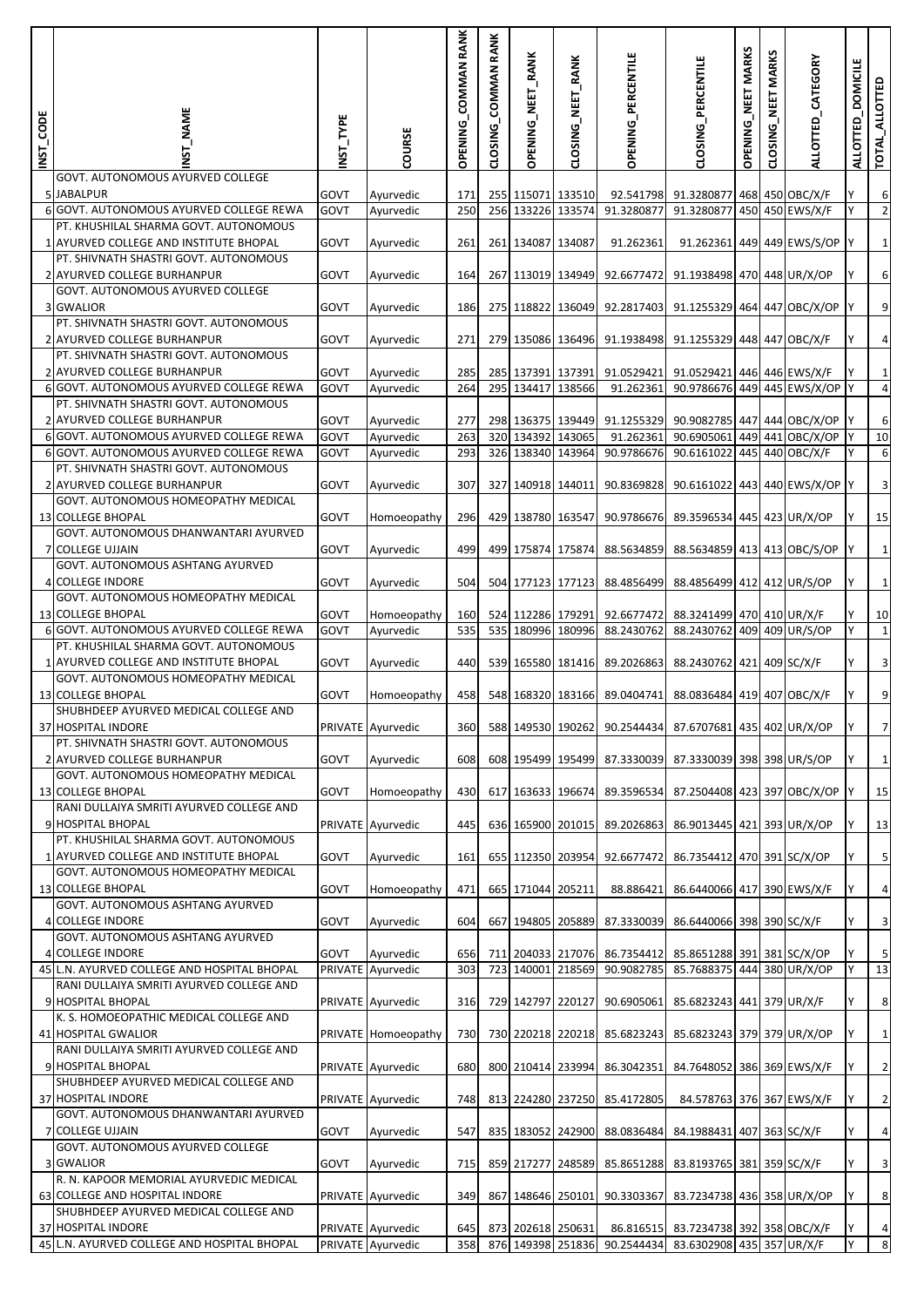| INST_CODE | _NAME                                                                           | INST_TYPE | COURSE                                                                                              | OPENING_COMMAN RANK | CLOSING_COMMAN RANK | OPENING_NEET_RANK       | CLOSING_NEET_RANK | OPENING_PERCENTILE                 | CLOSING_PERCENTILE                                              | OPENING_NEET MARKS | NEET MARKS<br>CLOSING | ALLOTTED_CATEGORY | <b>DOMICILE</b><br>ALLOTTED | TOTAL_ALLOTT            |
|-----------|---------------------------------------------------------------------------------|-----------|-----------------------------------------------------------------------------------------------------|---------------------|---------------------|-------------------------|-------------------|------------------------------------|-----------------------------------------------------------------|--------------------|-----------------------|-------------------|-----------------------------|-------------------------|
|           | GOVT. AUTONOMOUS AYURVED COLLEGE<br>3 GWALIOR                                   | GOVT      | Ayurvedic                                                                                           | 669                 |                     | 888 206435 253883       |                   |                                    | 86.5607959 83.5310207 389 356 SC/X/OP                           |                    |                       |                   |                             | 6                       |
|           | POORNAYU AYURVED CHIKITSALAYA EVAM                                              |           |                                                                                                     |                     |                     |                         |                   |                                    |                                                                 |                    |                       |                   |                             |                         |
|           | ANUSANDHAN VIDYAPEETH GIRLS COLLEGE<br>58 JABALPUR                              |           | PRIVATE Ayurvedic                                                                                   | 48                  | 901                 |                         | 86340 256482      |                                    | 94.386161 83.3388267 498 354 UR/X/F                             |                    |                       |                   |                             | $7 \,$                  |
|           | GOVT. AUTONOMOUS DHANWANTARI AYURVED<br>7 COLLEGE UJJAIN                        | GOVT      | Ayurvedic                                                                                           | 872                 |                     | 907 250526 257475       |                   |                                    | 83.7234738 83.2470036 358 353 SC/X/OP                           |                    |                       |                   |                             | 5                       |
|           | MANSAROVAR AYURVEDIC MEDICAL COLLEGE<br>42 BHOPAL                               |           | PRIVATE Ayurvedic                                                                                   | 441                 |                     | 911 165599 257924       |                   | 89.2026863                         | 83.2470036 421 353 UR/X/OP                                      |                    |                       |                   |                             | 13                      |
|           | SHUBHDEEP AYURVED MEDICAL COLLEGE AND<br>37 HOSPITAL INDORE                     |           | PRIVATE Ayurvedic                                                                                   | 770                 |                     | 929 228195 261315       |                   | 85.1388971                         | 83.0541621 373 351 OBC/X/OP                                     |                    |                       |                   |                             | 9                       |
|           | GOVT. AUTONOMOUS AYURVED COLLEGE<br>5 JABALPUR                                  | GOVT      | Ayurvedic                                                                                           | 733                 |                     | 932 221442 262028       |                   |                                    | 85.594516 82.9467976 378 350 SC/X/F                             |                    |                       |                   |                             | $\overline{\mathbf{3}}$ |
|           | GOVT. AUTONOMOUS HOMEOPATHY MEDICAL                                             |           |                                                                                                     |                     |                     |                         |                   |                                    |                                                                 |                    |                       |                   |                             |                         |
|           | 13 COLLEGE BHOPAL<br>GOVT. AUTONOMOUS AYURVED COLLEGE                           | GOVT      | Homoeopathy                                                                                         | 493                 |                     | 936 173215 262819       |                   | 88.7225899                         | 82.9467976 415 350 EWS/X/OP Y                                   |                    |                       |                   |                             | 7                       |
|           | 5 JABALPUR<br>RANI DULLAIYA SMRITI AYURVED COLLEGE AND                          | GOVT      | Ayurvedic                                                                                           | 732                 |                     | 952 220411 265498       |                   | 85.6823243                         | 82.7511068 379 348 SC/X/OP                                      |                    |                       |                   |                             | 5                       |
|           | 9 HOSPITAL BHOPAL                                                               |           | PRIVATE Ayurvedic                                                                                   | 692                 |                     | 957 213252 266939       |                   | 86.1259635                         | 82.6513188 384 347 OBC/X/F                                      |                    |                       |                   |                             | 9                       |
|           | DEPARTMENT OF AYURVED AND COMMUNITY IES<br>61 UNIVERSITY CAMPUS KALKHEDA BHOPAL |           | PRIVATE Ayurvedic                                                                                   | 343                 |                     |                         |                   |                                    | 968 147673 269650 90.4048054 82.4486344 437 345 UR/X/OP         |                    |                       |                   |                             | 8 <sup>°</sup>          |
|           | PT. SHIVNATH SHASTRI GOVT. AUTONOMOUS<br>2 AYURVED COLLEGE BURHANPUR            | GOVT      | Ayurvedic                                                                                           | 959                 |                     | 970 268086 269896       |                   | 82.5499766                         | 82.4486344 346 345 SC/X/F                                       |                    |                       |                   |                             | $\overline{2}$          |
|           | RANI DULLAIYA SMRITI AYURVED COLLEGE AND<br>9 HOSPITAL BHOPAL                   |           | PRIVATE Ayurvedic                                                                                   |                     |                     | 683 1007 211058 276887  |                   | 86.3042351                         | 82.050842 386 341 OBC/X/OP                                      |                    |                       |                   |                             | 11                      |
|           | VASUNDHRA RAJE HOMEOPATHIC MEDICAL                                              |           |                                                                                                     |                     |                     |                         |                   |                                    |                                                                 |                    |                       |                   |                             |                         |
|           | 31 COLLEGE AND HOSPITAL GWALIOR                                                 |           | PRIVATE Homoeopathy                                                                                 |                     |                     | 1020 1020 279190 279190 |                   | 81.8419412                         | 81.8419412 339 339 UR/X/F                                       |                    |                       |                   |                             | $1\vert$                |
|           | 6 GOVT. AUTONOMOUS AYURVED COLLEGE REWA                                         | GOVT      | Ayurvedic                                                                                           |                     | 834 1021            |                         | 242819 279293     | 84.1988431                         | 81.8419412 363 339 SC/X/F                                       |                    |                       |                   | Y                           | $\overline{4}$          |
|           | 6 GOVT. AUTONOMOUS AYURVED COLLEGE REWA                                         | GOVT      | Ayurvedic                                                                                           |                     |                     | 783 1024 231296 279530  |                   | 84.954668                          | 81.8419412 371 339 SC/X/OP                                      |                    |                       |                   |                             | $\sqrt{6}$              |
|           | PT. DR. SHIV SHAKTILAL SHARMA AYURVED<br>8 MEDICAL COLLEGE RATLAM               |           |                                                                                                     |                     |                     |                         |                   |                                    |                                                                 |                    |                       |                   |                             |                         |
|           | PT. SHIVNATH SHASTRI GOVT. AUTONOMOUS                                           |           | PRIVATE Ayurvedic                                                                                   |                     |                     | 413 1028 160951 280509  |                   | 89.5120876                         | 81.7481106 425 338 UR/X/OP                                      |                    |                       |                   | Y                           | 12                      |
|           | 2 AYURVED COLLEGE BURHANPUR<br>R. N. KAPOOR MEMORIAL AYURVEDIC MEDICAL          | GOVT      | Ayurvedic                                                                                           |                     |                     |                         |                   | 1009 1041 277374 285146 81.9421825 | 81.4356011 340 335 SC/X/OP                                      |                    |                       |                   |                             | $\overline{\mathbf{5}}$ |
|           | 63 COLLEGE AND HOSPITAL INDORE                                                  |           | <b>PRIVATE</b> Ayurvedic                                                                            |                     |                     |                         |                   |                                    | 906 1091 257415 294914 83.2470036 80.8120067 353 329 OBC/X/F    |                    |                       |                   |                             | 4                       |
|           | POORNAYU AYURVED CHIKITSALAYA EVAM<br>ANUSANDHAN VIDYAPEETH GIRLS COLLEGE       |           |                                                                                                     |                     |                     |                         |                   |                                    |                                                                 |                    |                       |                   |                             |                         |
|           | 58 JABALPUR                                                                     |           | PRIVATE Ayurvedic                                                                                   |                     |                     |                         |                   |                                    | 351 1110 148738 296953 90.3303367 80.7086571 436 328 UR/X/OP    |                    |                       |                   | Y                           | 13                      |
|           | POORNAYU AYURVED CHIKITSALAYA EVAM                                              |           |                                                                                                     |                     |                     |                         |                   |                                    |                                                                 |                    |                       |                   |                             |                         |
|           | ANUSANDHAN VIDYAPEETH GIRLS COLLEGE<br>58 JABALPUR                              |           | PRIVATE Ayurvedic                                                                                   |                     |                     | 1132 1132 300345 300345 |                   |                                    | 80.4969717 80.4969717 326 326 UR/S/OP                           |                    |                       |                   | Y                           | $1\overline{)}$         |
|           | MANSAROVAR AYURVEDIC MEDICAL COLLEGE                                            |           |                                                                                                     |                     |                     |                         |                   |                                    |                                                                 |                    |                       |                   |                             |                         |
|           | 42 BHOPAL<br>SHUBHDEEP AYURVED MEDICAL COLLEGE AND                              |           | PRIVATE Ayurvedic                                                                                   |                     |                     | 180 1134 117427 300503  |                   |                                    | 92.34669 80.4969717 465 326 UR/X/F                              |                    |                       |                   |                             | $\,$ 8 $\,$             |
|           | 37 HOSPITAL INDORE                                                              |           | PRIVATE Ayurvedic                                                                                   |                     |                     | 534 1138 180678 301810  |                   | 88.2430762                         | 80.383067 409 325 UR/X/F                                        |                    |                       |                   |                             | 5                       |
|           | 45 L.N. AYURVED COLLEGE AND HOSPITAL BHOPAL                                     |           | PRIVATE Ayurvedic                                                                                   |                     |                     | 772 1168 228501 306654  |                   | 85.1388971                         | 80.0697157 373 322 OBC/X/F                                      |                    |                       |                   |                             | $7 \overline{ }$        |
|           | RAM KRISHNA COLLEGE OF HOMOEOPATHY AND                                          |           |                                                                                                     |                     |                     |                         |                   |                                    |                                                                 |                    |                       |                   |                             |                         |
|           | 43 MEDICAL SCIENCES BHOPAL<br>SAM COLLEGE OF AYURVEDIC SCIENCES AND             |           | PRIVATE Homoeopathy   1179   1179   308493   308493   79.9635816   79.9635816   321   321   UR/X/OP |                     |                     |                         |                   |                                    |                                                                 |                    |                       |                   | N                           | $1\overline{)}$         |
|           | 47 HOSPITAL BHOPAL                                                              |           | PRIVATE Ayurvedic                                                                                   |                     |                     | 847 1182 245847 308765  |                   |                                    | 84.0080737 79.9635816 361 321 UR/X/OP                           |                    |                       |                   |                             | $\overline{7}$          |
|           | R. N. KAPOOR MEMORIAL AYURVEDIC MEDICAL                                         |           |                                                                                                     |                     |                     |                         |                   |                                    |                                                                 |                    |                       |                   |                             |                         |
|           | 63 COLLEGE AND HOSPITAL INDORE                                                  |           | PRIVATE Ayurvedic                                                                                   |                     |                     |                         |                   |                                    | 945 1196 264283 311458 82.8467505 79.7278072 349 319 OBC/X/OP   |                    |                       |                   |                             | $\boldsymbol{8}$        |
|           | GOVT. AUTONOMOUS HOMEOPATHY MEDICAL<br>13 COLLEGE BHOPAL                        | GOVT      | Homoeopathy                                                                                         |                     |                     |                         |                   |                                    | 981 1203 271840 312490 82.3465799 79.7278072 344 319 SC/X/F     |                    |                       |                   |                             | 5                       |
|           | 45 L.N. AYURVED COLLEGE AND HOSPITAL BHOPAL                                     |           | PRIVATE Ayurvedic                                                                                   |                     |                     | 726 1253 219088 320676  |                   | 85.7688375                         | 79.1831496 380 314 OBC/X/OP                                     |                    |                       |                   | I۷                          | 13                      |
|           | MANSAROVAR AYURVEDIC MEDICAL COLLEGE                                            |           |                                                                                                     |                     |                     |                         |                   |                                    |                                                                 |                    |                       |                   |                             |                         |
|           | 42 BHOPAL<br>GOVT. AUTONOMOUS HOMEOPATHY MEDICAL                                |           | PRIVATE Ayurvedic                                                                                   |                     |                     | 953 1263 265922 323197  |                   | 82.7511068                         | 78.9648592 348 312 OBC/X/F                                      |                    |                       |                   |                             | $\overline{7}$          |
|           | 13 COLLEGE BHOPAL                                                               | GOVT      | Homoeopathy   1285   1285   326650   326650   78.7354956   78.7354956   310   310 UR/S/OP           |                     |                     |                         |                   |                                    |                                                                 |                    |                       |                   |                             | $1\overline{)}$         |
|           | PT. KHUSHILAL SHARMA GOVT. AUTONOMOUS                                           |           |                                                                                                     |                     |                     |                         |                   |                                    |                                                                 |                    |                       |                   |                             |                         |
|           | 1 AYURVED COLLEGE AND INSTITUTE BHOPAL<br>GOVT. AUTONOMOUS HOMEOPATHY MEDICAL   | GOVT      | Ayurvedic                                                                                           |                     |                     | 1159 1286 304607 326689 |                   | 80.175785                          | 78.7354956 323 310 ST/X/F                                       |                    |                       |                   |                             | $\overline{4}$          |
|           | 13 COLLEGE BHOPAL                                                               | GOVT      | Homoeopathy                                                                                         |                     |                     | 982 1303 271887 328755  |                   | 82.3465799                         | 78.626318 344 309 SC/X/OP                                       |                    |                       |                   |                             | 10                      |
|           | DEPARTMENT OF AYURVED AND COMMUNITY IES<br>61 UNIVERSITY CAMPUS KALKHEDA BHOPAL |           | PRIVATE Ayurvedic                                                                                   |                     |                     | 804 1306 235001 329194  |                   | 84.7648052                         | 78.626318 369 309 UR/X/F                                        |                    |                       |                   |                             | $\overline{4}$          |
|           | RANI DULLAIYA SMRITI AYURVED COLLEGE AND                                        |           |                                                                                                     |                     |                     |                         |                   |                                    |                                                                 |                    |                       |                   |                             |                         |
|           | 9 HOSPITAL BHOPAL                                                               |           | PRIVATE Ayurvedic                                                                                   |                     |                     |                         |                   |                                    | 912 1326 257988 332293 83.2470036 78.4029119 353 307 EWS/X/OP Y |                    |                       |                   |                             | $6 \overline{6}$        |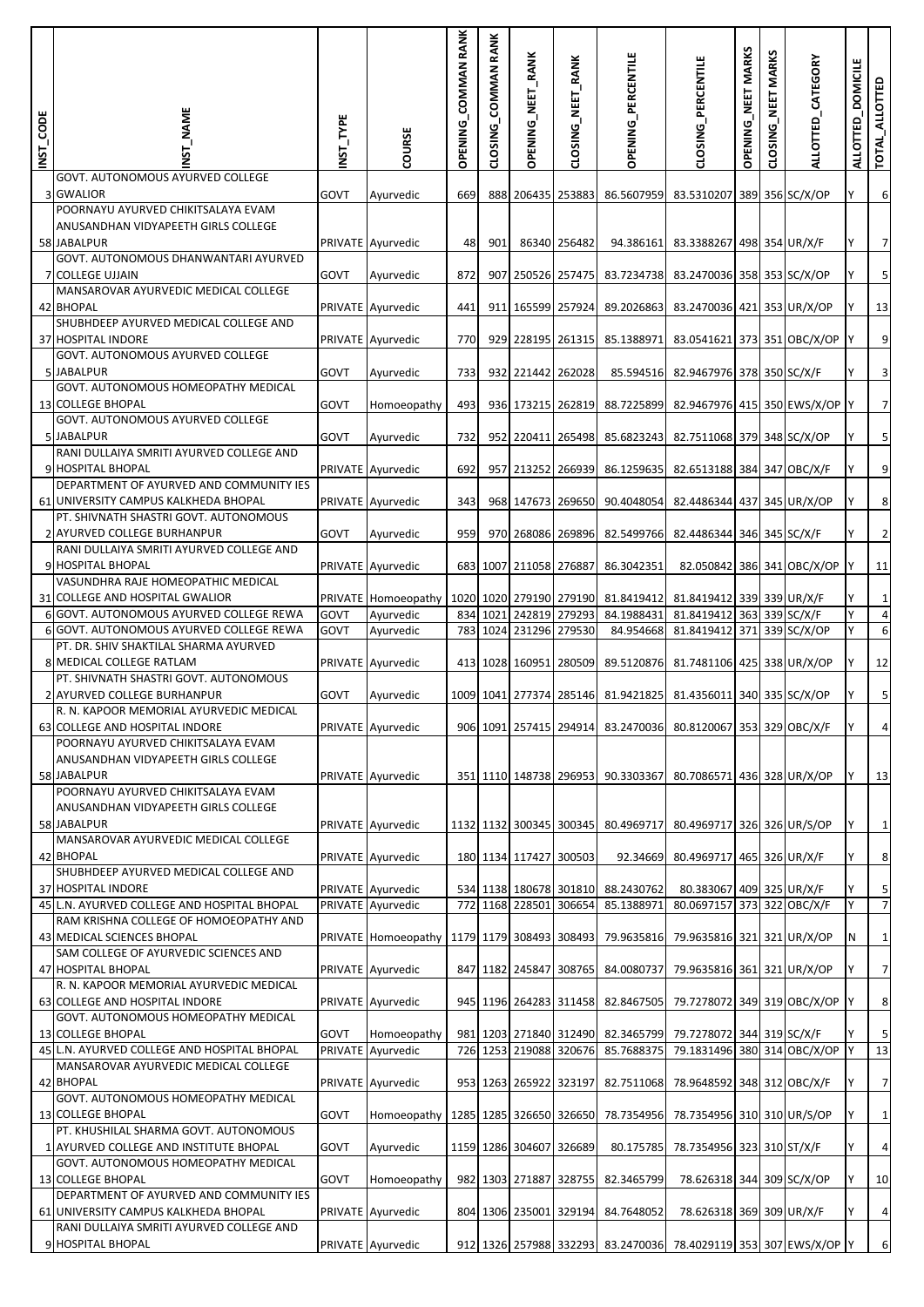| INST_CODE | NST_NAME                                                                             | NST_TYPE      | COURSE                                 | OPENING_COMMAN RANK | CLOSING_COMMAN RANK | OPENING_NEET_RANK                                 | CLOSING_NEET_RANK | <b>OPENING_PERCENTILE</b>          | CLOSING_PERCENTILE                                             | OPENING_NEET MARKS | <b>MARKS</b><br>NEET<br>CLOSING | ALLOTTED_CATEGORY | <b>DOMICILE</b><br><b>ALLOTTED</b> | TOTAL_ALLOTTED                            |
|-----------|--------------------------------------------------------------------------------------|---------------|----------------------------------------|---------------------|---------------------|---------------------------------------------------|-------------------|------------------------------------|----------------------------------------------------------------|--------------------|---------------------------------|-------------------|------------------------------------|-------------------------------------------|
|           | PT. DR. SHIV SHAKTILAL SHARMA AYURVED<br>8 MEDICAL COLLEGE RATLAM                    |               | PRIVATE Ayurvedic                      |                     |                     | 1094 1388 295131 341780                           |                   | 80.8120067                         | 77.8335178 329 302 EWS/X/F                                     |                    |                                 |                   |                                    | $\overline{\mathbf{3}}$                   |
|           | VIJYASHREE AYURVEDIC MEDICAL COLLEGE AND<br>54 HOSPITAL JABALPUR                     |               | PRIVATE Ayurvedic                      |                     |                     | 396 1390 157075 342080                            |                   | 89.8110632                         | 77.8335178 429 302 UR/X/OP                                     |                    |                                 |                   | Y                                  | $\boldsymbol{8}$                          |
|           | PT. DR. SHIV SHAKTILAL SHARMA AYURVED                                                |               |                                        |                     |                     |                                                   |                   |                                    |                                                                |                    |                                 |                   |                                    |                                           |
|           | 8 MEDICAL COLLEGE RATLAM<br>DR. SHANKAR DAYAL SHARMA AYURVEDIC                       |               | PRIVATE Ayurvedic                      |                     |                     | 1043 1399 285825 342906                           |                   | 81.4356011                         | 77.7176056 335 301 OBC/X/F                                     |                    |                                 |                   |                                    | $\overline{7}$                            |
|           | 62 COLLEGE AND HOSPITAL BHOPAL                                                       |               | PRIVATE Ayurvedic                      |                     |                     | 670 1411 207290 344182                            |                   | 86.5607959                         | 77.5971606 389 300 UR/X/OP                                     |                    |                                 |                   |                                    | $\bf 8$                                   |
|           | MANSAROVAR AYURVEDIC MEDICAL COLLEGE<br>42 BHOPAL                                    |               | PRIVATE Ayurvedic                      |                     |                     | 1023 1426 279521 347676                           |                   | 81.8419412                         | 77.3795177 339 298 OBC/X/OP                                    |                    |                                 |                   |                                    | 13                                        |
|           | SHUBHDEEP AYURVED MEDICAL COLLEGE AND<br>37 HOSPITAL INDORE                          |               | PRIVATE Ayurvedic                      |                     |                     | 631 1441 199874 350614                            |                   | 86.987793                          | 77.2667786 394 297 EWS/X/OP Y                                  |                    |                                 |                   |                                    | $\overline{\mathbf{3}}$                   |
|           | SRI SAI INSTITUTE OF AYURVEDIC RESEARCH AND                                          |               |                                        |                     |                     |                                                   |                   |                                    |                                                                |                    |                                 |                   |                                    |                                           |
|           | <b>48 MEDICINE BHOPAL</b><br>MANSAROVAR AYURVEDIC MEDICAL COLLEGE                    |               | PRIVATE Ayurvedic                      |                     |                     | 411 1463 160538 353674                            |                   | 89.5944564                         | 77.0266656 426 295 UR/X/OP                                     |                    |                                 |                   |                                    | 12                                        |
|           | 42 BHOPAL                                                                            |               | PRIVATE Ayurvedic                      |                     |                     | 1121 1467 298218 354262                           |                   | 80.608092                          | 77.0266656 327 295 SC/X/F                                      |                    |                                 |                   |                                    | $\overline{a}$                            |
|           | R. N. KAPOOR MEMORIAL AYURVEDIC MEDICAL<br>63 COLLEGE AND HOSPITAL INDORE            |               | PRIVATE Ayurvedic                      |                     |                     | 644 1485 202466 356784                            |                   | 86.816515                          | 76.7949061 392 293 UR/X/F                                      |                    |                                 |                   |                                    | $\overline{a}$                            |
|           | PT. KHUSHILAL SHARMA GOVT. AUTONOMOUS<br>1 AYURVED COLLEGE AND INSTITUTE BHOPAL      | GOVT          |                                        |                     |                     | 1206 1498 313461 358452                           |                   |                                    | 76.6769218 318 292 ST/X/OP                                     |                    |                                 |                   |                                    | $\overline{7}$                            |
|           | MANSAROVAR AYURVEDIC MEDICAL COLLEGE                                                 |               | Ayurvedic                              |                     |                     |                                                   |                   | 79.6221264                         |                                                                |                    |                                 |                   |                                    |                                           |
|           | 42 BHOPAL<br>45 L.N. AYURVED COLLEGE AND HOSPITAL BHOPAL                             |               | PRIVATE Ayurvedic<br>PRIVATE Ayurvedic | 1005 1515           |                     | 1131 1504 299965 359313<br>276740 361077          |                   | 80.4969717<br>82.050842            | 76.6769218 326 292 EWS/X/F<br>76.5614629 341 291 EWS/X/F       |                    |                                 |                   |                                    | $\overline{2}$<br>$\overline{2}$          |
|           | SAM COLLEGE OF AYURVEDIC SCIENCES AND                                                |               |                                        |                     |                     |                                                   |                   |                                    |                                                                |                    |                                 |                   |                                    |                                           |
|           | 47 HOSPITAL BHOPAL<br>45 L.N. AYURVED COLLEGE AND HOSPITAL BHOPAL                    |               | PRIVATE Ayurvedic<br>PRIVATE Ayurvedic |                     |                     | 1305 1522 329156 362593<br>812 1533 236816 364521 |                   | 78.626318<br>84.578763             | 76.4313693 309 290 OBC/X/F<br>76.3123489 367 289 EWS/X/OP Y    |                    |                                 |                   |                                    | $\overline{a}$<br>$\overline{\mathbf{5}}$ |
|           | MANDSAUR INSTITUTE OF AYURVED EDUCATION                                              |               |                                        |                     |                     |                                                   |                   |                                    |                                                                |                    |                                 |                   |                                    |                                           |
|           | 38 AND RESEARCH MANDSAUR<br><b>GOVT. AUTONOMOUS ASHTANG AYURVED</b>                  |               | PRIVATE Ayurvedic                      |                     |                     | 427 1561 163014 370523                            |                   | 89.4372951                         | 75.9591083 424 286 UR/X/OP                                     |                    |                                 |                   |                                    | 13                                        |
|           | 4 COLLEGE INDORE<br>DEPARTMENT OF AYURVED AND COMMUNITY IES                          | <b>GOVT</b>   | Ayurvedic                              |                     |                     | 1165 1565 306311 371378                           |                   | 80.0697157                         | 75.826554 322 285 ST/X/F                                       |                    |                                 |                   |                                    | $\overline{a}$                            |
|           | 61 UNIVERSITY CAMPUS KALKHEDA BHOPAL                                                 |               | PRIVATE Ayurvedic                      | 1090 1589           |                     | 294222 374557                                     |                   | 80.9096578                         | 75.7072746 330 284 OBC/X/OP                                    |                    |                                 |                   |                                    | $\bf 8$                                   |
|           | PT. DR. SHIV SHAKTILAL SHARMA AYURVED<br>8 MEDICAL COLLEGE RATLAM                    |               | PRIVATE Ayurvedic                      |                     |                     |                                                   |                   |                                    | 1606 1606 377169 377169 75.4707879 75.4707879 282 282 OBC/S/OP |                    |                                 |                   |                                    | $1\vert$                                  |
|           | SAM COLLEGE OF AYURVEDIC SCIENCES AND                                                |               |                                        |                     |                     |                                                   |                   |                                    |                                                                |                    |                                 |                   |                                    |                                           |
|           | 47 HOSPITAL BHOPAL<br>MANSAROVAR AYURVEDIC MEDICAL COLLEGE                           |               | PRIVATE Ayurvedic                      |                     |                     | 1183 1610 308965 377465                           |                   |                                    | 79.9635816 75.4707879 321 282 OBC/X/OP                         |                    |                                 |                   |                                    | $\boldsymbol{8}$                          |
|           | 42 BHOPAL<br>SHUBHDEEP AYURVED MEDICAL COLLEGE AND                                   |               | PRIVATE Ayurvedic                      |                     |                     | 1096 1623 295445 379595                           |                   | 80.8120067                         | 75.3522855 329 281 EWS/X/OP Y                                  |                    |                                 |                   |                                    | $\overline{\mathbf{5}}$                   |
|           | 37 HOSPITAL INDORE                                                                   |               | PRIVATE Ayurvedic                      |                     |                     | 1147 1624 303074 379657                           |                   | 80.2803649                         | 75.3522855 324 281 SC/X/F                                      |                    |                                 |                   |                                    | $\overline{\mathbf{3}}$                   |
|           | SRI SAI INSTITUTE OF AYURVEDIC RESEARCH AND<br><b>48 MEDICINE BHOPAL</b>             |               | PRIVATE Ayurvedic                      |                     |                     | 1172 1628 307434 380743                           |                   | 80.0697157                         | 75.2175943 322 280 UR/X/F                                      |                    |                                 |                   | Y                                  | $\overline{7}$                            |
|           | S.M. DEO HOMOEOPATHIC MEDICAL COLLEGE AND                                            |               |                                        |                     |                     |                                                   |                   |                                    | 1650 1650 385153 385153 74.9775461 74.9775461 278 278 UR/X/OP  |                    |                                 |                   |                                    | $\mathbf{1}$                              |
|           | 27 HOSPITAL BALAGHAT<br>PARASHAR AYURVEDIC MEDICAL COLLEGE AND                       |               | PRIVATE Homoeopathy                    |                     |                     |                                                   |                   |                                    |                                                                |                    |                                 |                   |                                    |                                           |
|           | 46 HOSPITAL BHOPAL<br>SHUBHDEEP AYURVED MEDICAL COLLEGE AND                          |               | PRIVATE Ayurvedic                      |                     |                     | 1343 1668 335263 387925                           |                   | 78.1654539                         | 74.8552231 305 277 UR/X/OP                                     |                    |                                 |                   |                                    | $\boldsymbol{8}$                          |
|           | 37 HOSPITAL INDORE                                                                   |               | PRIVATE Ayurvedic                      |                     |                     | 1301 1671 328673 388400                           |                   |                                    | 78.626318 74.7262304 309 276 SC/X/OP                           |                    |                                 |                   |                                    | $\overline{\mathbf{5}}$                   |
|           | SHRIMATI KAMLABEN RAOJI BHAI PATEL GUJARATI<br>HOMOEOPATHIC MEDICAL COLLEGE HOSPITAL |               |                                        |                     |                     |                                                   |                   |                                    |                                                                |                    |                                 |                   |                                    |                                           |
|           | 53 AND RESEARCH CENTRE INDORE<br>DEPARTMENT OF AYURVED AND COMMUNITY IES             |               | PRIVATE Homoeopathy                    |                     |                     | 438 1673 164773 388499                            |                   |                                    | 89.2815584 74.7262304 422 276 UR/X/OP                          |                    |                                 |                   | Y                                  | 12                                        |
|           | 61 UNIVERSITY CAMPUS KALKHEDA BHOPAL                                                 |               | PRIVATE Ayurvedic                      |                     |                     | 1265 1674 323271 388571                           |                   | 78.9648592                         | 74.7262304 312 276 OBC/X/F                                     |                    |                                 |                   |                                    | $\overline{a}$                            |
|           | SAIFIA HAMIDIA UNANI TIBBIYA COLLEGE<br>33 BURHANPUR                                 | PRIVATE Unani |                                        |                     |                     | 710 1688 216864 390902                            |                   |                                    | 85.9561748 74.5840923 382 275 UR/X/OP                          |                    |                                 |                   | N                                  | $\overline{\mathbf{3}}$                   |
|           | GOVT. AUTONOMOUS HOMEOPATHY MEDICAL                                                  |               |                                        |                     |                     |                                                   |                   |                                    |                                                                |                    |                                 |                   |                                    |                                           |
|           | 13 COLLEGE BHOPAL<br>PT. DR. SHIV SHAKTILAL SHARMA AYURVED                           | GOVT          | Homoeopathy                            |                     |                     |                                                   |                   | 1689 1689 390929 390929 74.5840923 | 74.5840923 275 275 OBC/S/OP                                    |                    |                                 |                   |                                    | $\mathbf{1}$                              |
|           | 8 MEDICAL COLLEGE RATLAM                                                             |               | PRIVATE Ayurvedic                      |                     |                     |                                                   |                   |                                    | 1056 1712 289148 396741 81.2308445 74.2150514 333 272 OBC/X/OP |                    |                                 |                   |                                    | 13                                        |
|           | POORNAYU AYURVED CHIKITSALAYA EVAM<br>ANUSANDHAN VIDYAPEETH GIRLS COLLEGE            |               |                                        |                     |                     |                                                   |                   |                                    |                                                                |                    |                                 |                   |                                    |                                           |
|           | 58 JABALPUR<br>R. N. KAPOOR MEMORIAL AYURVEDIC MEDICAL                               |               | PRIVATE Ayurvedic                      |                     |                     | 1123 1715 298298 397136                           |                   | 80.608092                          | 74.2150514 327 272 EWS/X/F                                     |                    |                                 |                   |                                    | $\mathbf{3}$                              |
|           | 63 COLLEGE AND HOSPITAL INDORE                                                       |               | PRIVATE Ayurvedic                      |                     |                     | 1414 1750 344380 400483                           |                   | 77.5971606                         | 73.9565478 300 270 SC/X/F                                      |                    |                                 |                   | Y                                  | $\mathbf{3}$                              |
|           | SAM COLLEGE OF AYURVEDIC SCIENCES AND<br>47 HOSPITAL BHOPAL                          |               | PRIVATE Ayurvedic                      |                     |                     | 1177 1753 308088 400676                           |                   | 79.9635816                         | 73.9565478 321 270 UR/X/F                                      |                    |                                 |                   |                                    | $\overline{\mathbf{5}}$                   |
|           | PT. DR. SHIV SHAKTILAL SHARMA AYURVED<br>8 MEDICAL COLLEGE RATLAM                    |               | PRIVATE Ayurvedic                      |                     |                     |                                                   |                   |                                    | 289 1761 137849 402708 91.0529421 73.8292387 446 269 UR/X/F    |                    |                                 |                   |                                    | $\boldsymbol{8}$                          |
|           |                                                                                      |               |                                        |                     |                     |                                                   |                   |                                    |                                                                |                    |                                 |                   |                                    |                                           |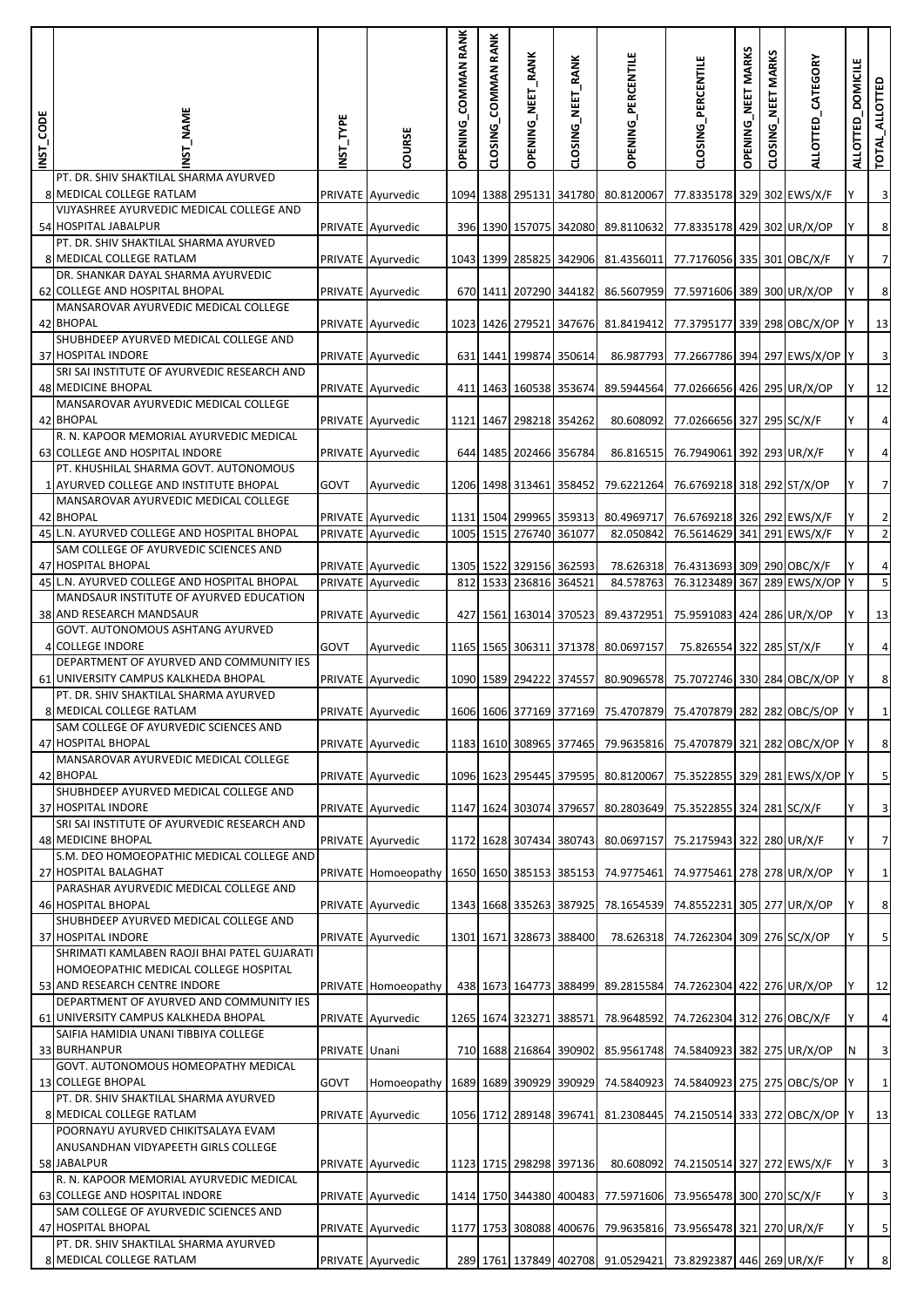| INST_CODE | NST_NAME                                                                        | NST_TYPE      | COURSE              | OPENING_COMMAN RANK | CLOSING_COMMAN RANK | OPENING_NEET_RANK       | CLOSING_NEET_RANK       | <b>OPENING_PERCENTILE</b>          | CLOSING_PERCENTILE                                            | OPENING_NEET MARKS | <b>MARKS</b><br>NEET<br>CLOSING | ALLOTTED_CATEGORY | <b>DOMICILE</b><br><b>ALLOTTED</b> | TOTAL_ALLOTTED          |
|-----------|---------------------------------------------------------------------------------|---------------|---------------------|---------------------|---------------------|-------------------------|-------------------------|------------------------------------|---------------------------------------------------------------|--------------------|---------------------------------|-------------------|------------------------------------|-------------------------|
|           | HAKEEM ABDUL HAMEED UNANI MEDICAL<br>34 COLLEGE AND HOSPITAL DEWAS              | PRIVATE Unani |                     |                     |                     |                         | 803 1773 234206 405710  | 84.7648052                         | 73.7082109 369 268 UR/X/OP                                    |                    |                                 |                   | Ν                                  | $\mathbf{3}$            |
|           | DEPARTMENT OF AYURVED AND COMMUNITY IES<br>61 UNIVERSITY CAMPUS KALKHEDA BHOPAL |               | PRIVATE Ayurvedic   |                     |                     |                         | 1229 1788 317755 408675 | 79.4085631                         | 73.4556649 316 266 SC/X/F                                     |                    |                                 |                   | Y                                  | $\mathbf{3}$            |
|           | POORNAYU AYURVED CHIKITSALAYA EVAM                                              |               |                     |                     |                     |                         |                         |                                    |                                                               |                    |                                 |                   |                                    |                         |
|           | ANUSANDHAN VIDYAPEETH GIRLS COLLEGE<br>58 JABALPUR                              |               | PRIVATE Ayurvedic   |                     |                     |                         |                         |                                    | 1251 1794 320165 410834 79.1831496 73.3175417 314 265 SC/X/F  |                    |                                 |                   |                                    | $\overline{a}$          |
|           | SRI SAI INSTITUTE OF AYURVEDIC RESEARCH AND<br><b>48 MEDICINE BHOPAL</b>        |               | PRIVATE Ayurvedic   |                     |                     |                         | 1497 1807 358377 413627 | 76.6769218                         | 73.1904916 292 264 OBC/X/F                                    |                    |                                 |                   |                                    | 9                       |
|           | GOVT. AUTONOMOUS DHANWANTARI AYURVED<br>7 COLLEGE UJJAIN                        | GOVT          | Ayurvedic           |                     |                     |                         | 1615 1831 378818 418114 | 75.3522855                         | 72.8047437 281 261 ST/X/F                                     |                    |                                 |                   | Y                                  | $\overline{a}$          |
|           | VIJYASHREE AYURVEDIC MEDICAL COLLEGE AND<br>54 HOSPITAL JABALPUR                |               | PRIVATE Ayurvedic   |                     |                     |                         | 1192 1836 310801 418985 | 79.8421005                         | 72.8047437 320 261 UR/X/F                                     |                    |                                 |                   |                                    | 5                       |
|           | PARASHAR AYURVEDIC MEDICAL COLLEGE AND                                          |               |                     |                     |                     |                         |                         |                                    |                                                               |                    |                                 |                   |                                    |                         |
|           | <b>46 HOSPITAL BHOPAL</b><br>GOVT. AUTONOMOUS ASHTANG AYURVED                   |               | PRIVATE Ayurvedic   |                     |                     |                         | 1178 1844 308108 420949 | 79.9635816                         | 72.6625409 321 260 UR/X/F                                     |                    |                                 |                   |                                    | $\overline{a}$          |
|           | 4 COLLEGE INDORE<br>OM AYURVEDIC MEDICAL COLLEGE AND HOSPITAL                   | GOVT          | Ayurvedic           |                     |                     |                         | 1345 1854 335402 422648 | 78.1654539                         | 72.5334834 305 259 ST/X/OP                                    |                    |                                 |                   |                                    | $\overline{7}$          |
|           | 55 BETUL<br>SRI SAI INSTITUTE OF AYURVEDIC RESEARCH AND                         |               | PRIVATE Ayurvedic   |                     |                     |                         | 1509 1860 360440 423900 | 76.5614629                         | 72.5334834 291 259 UR/X/OP                                    |                    |                                 |                   | Y                                  | $\mathbf{5}$            |
|           | 48 MEDICINE BHOPAL                                                              |               | PRIVATE Ayurvedic   |                     |                     |                         | 1477 1871 355272 425578 | 76.9129552                         | 72.4046202 294 258 OBC/X/OP                                   |                    |                                 |                   |                                    | 13                      |
|           | DR. SHANKAR DAYAL SHARMA AYURVEDIC<br>62 COLLEGE AND HOSPITAL BHOPAL            |               | PRIVATE Ayurvedic   |                     |                     |                         | 1481 1906 355449 432678 | 76.9129552                         | 71.8742735 294 254 UR/X/F                                     |                    |                                 |                   |                                    | 5 <sub>l</sub>          |
|           | 39 AL FAROOQUE UNANI MEDICAL COLLEGE INDORE                                     | PRIVATE Unani |                     |                     |                     |                         | 1887 1918 428921 434780 | 72.1454691                         | 71.7464464 256 253 UR/X/OP                                    |                    |                                 |                   | N                                  | $\overline{\mathbf{3}}$ |
|           | RANI DULLAIYA SMRITI AYURVED COLLEGE AND<br>9 HOSPITAL BHOPAL                   |               | PRIVATE Ayurvedic   |                     |                     |                         | 1224 1935 316649 440395 | 79.4085631                         | 71.3369981 316 250 SC/X/F                                     |                    |                                 |                   |                                    | 5 <sub>l</sub>          |
|           | RAM KRISHNA COLLEGE OF AYURVEDA AND<br>64 MEDICAL SCIENCES BHOPAL               |               | PRIVATE Ayurvedic   |                     |                     |                         | 1403 1949 343098 441959 |                                    |                                                               |                    |                                 |                   |                                    | $\overline{7}$          |
|           | 45 L.N. AYURVED COLLEGE AND HOSPITAL BHOPAL                                     |               | PRIVATE Ayurvedic   |                     |                     | 1270 1958 323779 443165 |                         | 77.7176056<br>78.9648592           | 71.3369981 301 250 UR/X/OP<br>71.2066455 312 249 SC/X/F       |                    |                                 |                   | Y                                  | $\overline{4}$          |
|           | GOVT. AUTONOMOUS DHANWANTARI AYURVED<br>7 COLLEGE UJJAIN                        | GOVT          | Ayurvedic           |                     |                     | 1842 1974 420437 447421 |                         | 72.6625409                         | 70.9384934 260 247 ST/X/OP                                    |                    |                                 |                   |                                    | $\overline{7}$          |
|           | DR. SHANKAR DAYAL SHARMA AYURVEDIC<br>62 COLLEGE AND HOSPITAL BHOPAL            |               | PRIVATE Ayurvedic   |                     |                     |                         |                         |                                    | 1581 1983 373751 449089 75.7072746 70.8052916 284 246 OBC/X/F |                    |                                 |                   |                                    | 5                       |
|           | DR. SHANKAR DAYAL SHARMA AYURVEDIC                                              |               |                     |                     |                     |                         |                         |                                    |                                                               |                    |                                 |                   |                                    |                         |
|           | 62 COLLEGE AND HOSPITAL BHOPAL<br>SARVEPALLI RADHAKRISHNAN COLLEGE OF           |               | PRIVATE Ayurvedic   |                     |                     |                         |                         | 1447 2009 351445 454175 77.1519025 | 70.5205621 296 244 OBC/X/OP Y                                 |                    |                                 |                   |                                    | $\boldsymbol{8}$        |
|           | AYURVED HOSPITAL AND RESEARCH CENTRE<br>60 COLLEGE BHOPAL                       |               | PRIVATE Ayurvedic   |                     |                     |                         |                         | 1199 2018 312013 455764 79.7278072 | 70.3830217 319 243 UR/X/OP                                    |                    |                                 |                   | Y                                  | 12                      |
|           | SHRIMATI KAMLABEN RAOJI BHAI PATEL GUJARATI                                     |               |                     |                     |                     |                         |                         |                                    |                                                               |                    |                                 |                   |                                    |                         |
|           | HOMOEOPATHIC MEDICAL COLLEGE HOSPITAL<br>53 AND RESEARCH CENTRE INDORE          |               | PRIVATE Homoeopathy |                     |                     |                         |                         | 1748 2028 400459 457421 73.9565478 | 70.2427615 270 242 OBC/X/F                                    |                    |                                 |                   | Y                                  | $\overline{7}$          |
|           | R. N. KAPOOR MEMORIAL AYURVEDIC MEDICAL<br>63 COLLEGE AND HOSPITAL INDORE       |               | PRIVATE Ayurvedic   |                     |                     |                         |                         | 1741 2032 399841 457988 74.0930522 | 70.2427615 271 242 SC/X/OP                                    |                    |                                 |                   |                                    | $\overline{a}$          |
|           | DR. SHANKAR DAYAL SHARMA AYURVEDIC<br>62 COLLEGE AND HOSPITAL BHOPAL            |               | PRIVATE Ayurvedic   |                     |                     | 2046 2046 460427 460427 |                         | 70.0986807                         | 70.0986807 241 241 EWS/X/F                                    |                    |                                 |                   |                                    | $\mathbf{1}$            |
|           | SARVEPALLI RADHAKRISHNAN COLLEGE OF                                             |               |                     |                     |                     |                         |                         |                                    |                                                               |                    |                                 |                   |                                    |                         |
|           | AYURVED HOSPITAL AND RESEARCH CENTRE<br><b>60 COLLEGE BHOPAL</b>                |               | PRIVATE Ayurvedic   |                     |                     |                         | 1368 2050 338877 461333 | 77.9490414                         | 70.0986807 303 241 UR/X/F                                     |                    |                                 |                   | Υ                                  | $\overline{7}$          |
|           | GOVT. AUTONOMOUS AYURVED COLLEGE<br>5 JABALPUR                                  | GOVT          | Ayurvedic           |                     |                     |                         | 1691 2051 392453 461780 | 74.5840923                         | 69.9449514 275 240 ST/X/F                                     |                    |                                 |                   |                                    | $\overline{a}$          |
|           | POORNAYU AYURVED CHIKITSALAYA EVAM<br>ANUSANDHAN VIDYAPEETH GIRLS COLLEGE       |               |                     |                     |                     |                         |                         |                                    |                                                               |                    |                                 |                   |                                    |                         |
|           | 58 JABALPUR                                                                     |               | PRIVATE Ayurvedic   |                     |                     | 1120 2055 298100 462153 |                         | 80.608092                          | 69.9449514 327 240 OBC/X/F                                    |                    |                                 |                   | Y                                  | 8                       |
|           | R. N. KAPOOR MEMORIAL AYURVEDIC MEDICAL<br>63 COLLEGE AND HOSPITAL INDORE       |               | PRIVATE Ayurvedic   |                     |                     |                         | 898 2070 256411 465745  | 83.3388267                         | 69.8084471 354 239 EWS/X/F                                    |                    |                                 |                   |                                    | $\overline{2}$          |
|           | DEPARTMENT OF AYURVED AND COMMUNITY IES<br>61 UNIVERSITY CAMPUS KALKHEDA BHOPAL |               | PRIVATE Ayurvedic   |                     |                     |                         | 1435 2094 349687 469441 | 77.2667786                         | 69.5379638 297 237 EWS/X/F                                    |                    |                                 |                   |                                    | $\overline{2}$          |
|           | PT. DR. SHIV SHAKTILAL SHARMA AYURVED<br>8 MEDICAL COLLEGE RATLAM               |               | PRIVATE Ayurvedic   |                     |                     |                         |                         | 1597 2113 375748 475294 75.5873476 | 69.0814383 283 234 EWS/X/OP Y                                 |                    |                                 |                   |                                    | $\overline{a}$          |
|           | PARASHAR AYURVEDIC MEDICAL COLLEGE AND                                          |               |                     |                     |                     |                         |                         |                                    |                                                               |                    |                                 |                   |                                    |                         |
|           | 46 HOSPITAL BHOPAL<br>SAM COLLEGE OF AYURVEDIC SCIENCES AND                     |               | PRIVATE Ayurvedic   |                     |                     | 1686 2117 390719 475887 |                         | 74.5840923                         | 69.0814383 275 234 OBC/X/OP                                   |                    |                                 |                   |                                    | $\overline{7}$          |
|           | 47 HOSPITAL BHOPAL<br>HAKIM SYED ZIAUL HASAN GOVT. AUTONOMOUS                   |               | PRIVATE Ayurvedic   |                     |                     |                         | 1960 2118 443910 476123 | 71.2066455                         | 69.0814383 249 234 EWS/X/F                                    |                    |                                 |                   | Y                                  | $\overline{2}$          |
|           | 32 UNANI COLLEGE BHOPAL<br>DEPARTMENT OF AYURVED AND COMMUNITY IES              | GOVT          | Unani               |                     |                     |                         | 576 2136 187584 478763  | 87.8279941                         | 68.9361272 404 233 UR/X/F                                     |                    |                                 |                   |                                    | $6\,$                   |
|           | 61 UNIVERSITY CAMPUS KALKHEDA BHOPAL                                            |               | PRIVATE Ayurvedic   |                     |                     |                         | 2138 2138 479382 479382 | 68.9361272                         | 68.9361272 233 233 UR/S/OP                                    |                    |                                 |                   |                                    | $\mathbf 1$             |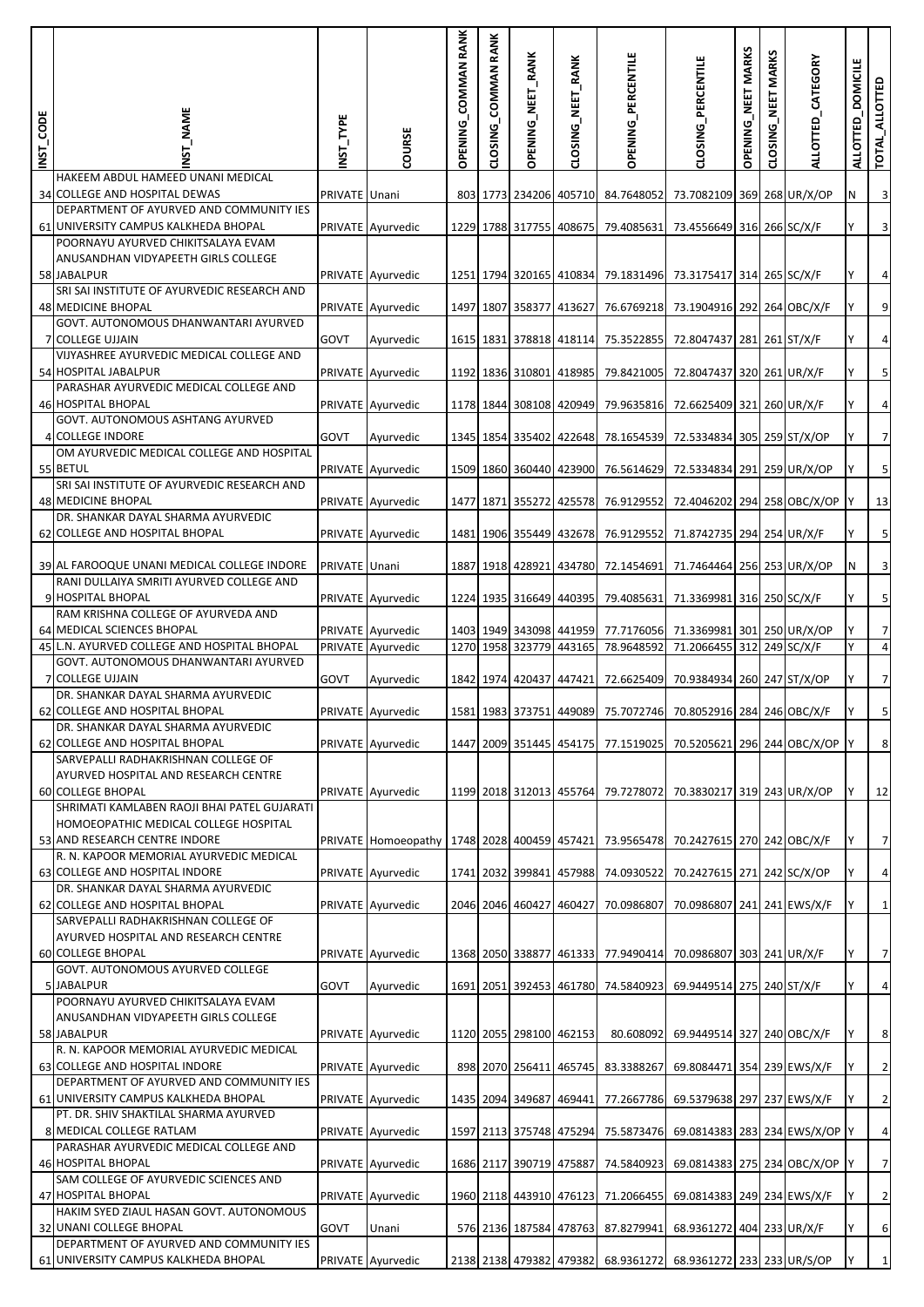| INST_CODE | <b>T_NAME</b>                                                                                                         | NST_TYPE | COURSE                                                                               | OPENING_COMMAN RANK | CLOSING_COMMAN RANK | OPENING_NEET_RANK                                  | CLOSING_NEET_RANK | OPENING_PERCENTILE                 | CLOSING_PERCENTILE                                           | OPENING_NEET MARKS | NEET MARKS<br>CLOSING | ALLOTTED_CATEGORY            | <b>DOMICILE</b><br><b>ALLOTTED</b> | e<br>TOTAL_ALLOTT                         |
|-----------|-----------------------------------------------------------------------------------------------------------------------|----------|--------------------------------------------------------------------------------------|---------------------|---------------------|----------------------------------------------------|-------------------|------------------------------------|--------------------------------------------------------------|--------------------|-----------------------|------------------------------|------------------------------------|-------------------------------------------|
|           | MANDSAUR INSTITUTE OF AYURVED EDUCATION<br>38 AND RESEARCH MANDSAUR                                                   |          | PRIVATE Ayurvedic                                                                    |                     |                     | 259 2147 133813 480537                             |                   | 91.3280877                         | 68.791917 450 232 UR/X/F                                     |                    |                       |                              |                                    | $\overline{7}$                            |
|           | DEPARTMENT OF AYURVED AND COMMUNITY IES                                                                               |          |                                                                                      |                     |                     |                                                    |                   |                                    |                                                              |                    |                       |                              |                                    |                                           |
|           | 61 UNIVERSITY CAMPUS KALKHEDA BHOPAL<br>RANI DULLAIYA SMRITI AYURVED COLLEGE AND                                      |          | PRIVATE Ayurvedic                                                                    |                     |                     | 1382 2159 340542 483084                            |                   | 77.8335178                         |                                                              |                    |                       | 68.645505 302 231 EWS/X/OP Y |                                    | $\mathbf{3}$                              |
|           | 9 HOSPITAL BHOPAL                                                                                                     |          | PRIVATE Ayurvedic                                                                    |                     |                     | 1409 2197 344134 489697                            |                   | 77.5971606                         | 68.1955846 300 228 SC/X/OP                                   |                    |                       |                              |                                    | $\overline{7}$                            |
|           | K. S. HOMOEOPATHIC MEDICAL COLLEGE AND<br>41 HOSPITAL GWALIOR                                                         |          | PRIVATE Homoeopathy                                                                  |                     |                     | 2198 2198 489830 489830                            |                   | 68.1955846                         | 68.1955846 228 228 UR/X/F                                    |                    |                       |                              |                                    | $\mathbf{1}$                              |
|           | POORNAYU AYURVED CHIKITSALAYA EVAM<br>ANUSANDHAN VIDYAPEETH GIRLS COLLEGE                                             |          |                                                                                      |                     |                     |                                                    |                   |                                    |                                                              |                    |                       |                              |                                    |                                           |
|           | 58 JABALPUR                                                                                                           |          | PRIVATE Ayurvedic                                                                    |                     |                     |                                                    |                   | 1941 2205 440779 491216 71.3369981 |                                                              |                    |                       | 68.04723 250 227 EWS/X/OP Y  |                                    | $\overline{\mathbf{5}}$                   |
|           | SAM COLLEGE OF AYURVEDIC SCIENCES AND<br><b>47 HOSPITAL BHOPAL</b>                                                    |          | PRIVATE Ayurvedic                                                                    |                     |                     | 2052 2227 461798 494510                            |                   | 69.9449514                         | 67.8922056 240 226 EWS/X/OP Y                                |                    |                       |                              |                                    | $\mathbf{3}$                              |
|           | GOVT. AUTONOMOUS AYURVED COLLEGE                                                                                      |          |                                                                                      |                     |                     |                                                    |                   |                                    |                                                              |                    |                       |                              |                                    |                                           |
|           | 5 JABALPUR<br>GOVT. AUTONOMOUS AYURVED COLLEGE                                                                        | GOVT     | Ayurvedic                                                                            |                     |                     | 1755 2233 401430 495839                            |                   | 73.9565478                         | 67.7241654 270 225 ST/X/OP                                   |                    |                       |                              |                                    | 6                                         |
|           | 3 GWALIOR                                                                                                             | GOVT     | Ayurvedic                                                                            |                     |                     | 1931 2240 438727 496851                            |                   | 71.4830215                         | 67.7241654 251 225 ST/X/F                                    |                    |                       |                              |                                    | $\overline{4}$                            |
|           | VASUNDHRA RAJE HOMEOPATHIC MEDICAL<br>31 COLLEGE AND HOSPITAL GWALIOR                                                 |          | PRIVATE Homoeopathy                                                                  |                     |                     | 1648 2241 385108 498066                            |                   | 74.9775461                         | 67.7241654 278 225 UR/X/OP                                   |                    |                       |                              | N                                  | $\mathbf{3}$                              |
|           | 45 L.N. AYURVED COLLEGE AND HOSPITAL BHOPAL                                                                           |          | PRIVATE Ayurvedic                                                                    | 1083 2248           |                     | 293243 500731                                      |                   | 80.9096578                         | 67.4394359 330 223 SC/X/OP                                   |                    |                       |                              |                                    | $\infty$                                  |
|           | HAKIM SYED ZIAUL HASAN GOVT. AUTONOMOUS<br>32 UNANI COLLEGE BHOPAL                                                    | GOVT     | Unani                                                                                |                     |                     | 925 2255 260429 502350                             |                   | 83.0541621                         | 67.4394359 351 223 UR/X/OP                                   |                    |                       |                              | Y                                  | $\mathsf 9$                               |
|           | HAHNEMANN HOMOEOPATHIC MEDICAL COLLEGE                                                                                |          |                                                                                      |                     |                     |                                                    |                   |                                    |                                                              |                    |                       |                              |                                    |                                           |
|           | 14 AND HOSPITAL BHOPAL<br>PARASHAR AYURVEDIC MEDICAL COLLEGE AND                                                      |          | PRIVATE Homoeopathy                                                                  |                     |                     | 1262 2259 322827 503103                            |                   | 79.0748786                         | 67.2922469 313 222 UR/X/F                                    |                    |                       |                              |                                    | $\overline{3}$                            |
|           | 46 HOSPITAL BHOPAL<br>FACULTY OF AYURVED MANSAROVAR GLOBAL                                                            |          | PRIVATE Ayurvedic                                                                    |                     |                     | 1919 2262 434839 503450                            |                   | 71.7464464                         | 67.2922469 253 222 OBC/X/F                                   |                    |                       |                              |                                    | $\overline{\mathbf{5}}$                   |
|           | 59 UNIVERSITY BILKISGANJ SEHORE                                                                                       |          | PRIVATE Ayurvedic                                                                    |                     |                     | 854 2304 247799 513940                             |                   | 83.9097103                         | 66.6628245 360 218 UR/X/OP                                   |                    |                       |                              |                                    | 13                                        |
|           | NARAYAN SHRI HOMOEOPATHIC MEDICAL<br>16 COLLEGE AND HOSPITAL BHOPAL                                                   |          | PRIVATE Homoeopathy                                                                  |                     |                     | 996 2306 275150 514860                             |                   | 82.1499178                         | 66.5068935 342 217 UR/X/OP                                   |                    |                       |                              |                                    | 12                                        |
|           | MANSAROVAR AYURVEDIC MEDICAL COLLEGE                                                                                  |          |                                                                                      |                     |                     |                                                    |                   |                                    |                                                              |                    |                       |                              |                                    |                                           |
|           | 42 BHOPAL<br>PT. SHIVNATH SHASTRI GOVT. AUTONOMOUS                                                                    |          | PRIVATE Ayurvedic                                                                    |                     |                     | 1745 2311 400297 515440                            |                   | 73.9565478                         | 66.5068935 270 217 SC/X/OP                                   |                    |                       |                              |                                    | $\boldsymbol{8}$                          |
|           | 2 AYURVED COLLEGE BURHANPUR                                                                                           | GOVT     | Ayurvedic                                                                            |                     |                     |                                                    |                   | 2091 2336 468727 520066 69.5379638 | 66.1640137 237 215 ST/X/F                                    |                    |                       |                              |                                    | $\overline{\mathbf{3}}$                   |
|           | RAM KRISHNA COLLEGE OF AYURVEDA AND<br>64 MEDICAL SCIENCES BHOPAL                                                     |          | PRIVATE Ayurvedic                                                                    |                     |                     |                                                    |                   |                                    | 2115 2348 475393 522575 69.0814383 66.0116443 234 214 UR/X/F |                    |                       |                              |                                    | $\overline{\mathbf{5}}$                   |
|           | SHRIMATI KAMLABEN RAOJI BHAI PATEL GUJARATI<br>HOMOEOPATHIC MEDICAL COLLEGE HOSPITAL<br>53 AND RESEARCH CENTRE INDORE |          | PRIVATE Homoeopathy                                                                  |                     |                     | 1687 2352 390809 522663                            |                   | 74.5840923                         | 66.0116443 275 214 OBC/X/OP                                  |                    |                       |                              | IY.                                | 12                                        |
|           | PT. SHIVNATH SHASTRI GOVT. AUTONOMOUS                                                                                 |          |                                                                                      |                     |                     |                                                    |                   |                                    |                                                              |                    |                       |                              |                                    |                                           |
|           | 2 AYURVED COLLEGE BURHANPUR<br>PT. DR. SHIV SHAKTILAL SHARMA AYURVED                                                  | GOVT     | Ayurvedic                                                                            |                     |                     | 1776 2376 406228 527378                            |                   | 73.5843339                         | 65.6997824 267 212 ST/X/OP                                   |                    |                       |                              |                                    | $\overline{\mathbf{5}}$                   |
|           | 8 MEDICAL COLLEGE RATLAM<br>SRI SAI INSTITUTE OF AYURVEDIC RESEARCH AND                                               |          | PRIVATE Ayurvedic                                                                    |                     |                     |                                                    |                   | 1049 2379 287327 527458 81.3361368 | 65.6997824 334 212 SC/X/F                                    |                    |                       |                              |                                    | $\overline{a}$                            |
|           | <b>48 MEDICINE BHOPAL</b>                                                                                             |          | PRIVATE Ayurvedic                                                                    |                     |                     | 1752 2388 400634 529083                            |                   | 73.9565478                         | 65.6997824 270 212 EWS/X/F                                   |                    |                       |                              | Y                                  | $\overline{3}$                            |
|           | VIJYASHREE AYURVEDIC MEDICAL COLLEGE AND<br>54 HOSPITAL JABALPUR                                                      |          | PRIVATE Ayurvedic                                                                    |                     |                     | 2247 2393 499422 529917                            |                   | 67.5785305                         | 65.5347856 224 211 EWS/X/F                                   |                    |                       |                              |                                    | $\overline{2}$                            |
|           | RAM KRISHNA COLLEGE OF AYURVEDA AND                                                                                   |          |                                                                                      |                     |                     |                                                    |                   |                                    |                                                              |                    |                       |                              |                                    |                                           |
|           | 64 MEDICAL SCIENCES BHOPAL<br>6 GOVT. AUTONOMOUS AYURVED COLLEGE REWA                                                 | GOVT     | PRIVATE Ayurvedic<br>Ayurvedic                                                       |                     |                     | 2214 2420 492658 537518<br>2290 2429 510167 540161 |                   | 68.04723<br>66.8148702             | 65.1847827 227 209 OBC/X/OP Y<br>64.8678051 219 207 ST/X/F   |                    |                       |                              | Y                                  | $\overline{7}$<br>$\overline{\mathbf{A}}$ |
|           | OM AYURVEDIC MEDICAL COLLEGE AND HOSPITAL<br>55 BETUL                                                                 |          |                                                                                      |                     |                     |                                                    |                   |                                    |                                                              |                    |                       |                              |                                    |                                           |
|           | SRI SAI INSTITUTE OF AYURVEDIC RESEARCH AND                                                                           |          | PRIVATE Ayurvedic                                                                    |                     |                     | 2447 2447 543044 543044                            |                   | 64.7079241                         | 64.7079241 206 206 SC/X/F                                    |                    |                       |                              | Y                                  | $\mathbf{1}$                              |
|           | 48 MEDICINE BHOPAL<br>GOVT. AUTONOMOUS AYURVED COLLEGE                                                                |          | PRIVATE Ayurvedic                                                                    |                     |                     | 1937 2458 440589 544529                            |                   | 71.3369981                         | 64.7079241 250 206 EWS/X/OP Y                                |                    |                       |                              |                                    | $\overline{a}$                            |
|           | 3 GWALIOR                                                                                                             | GOVT     | Ayurvedic                                                                            |                     |                     | 2140 2462 480116 545171                            |                   | 68.791917                          | 64.5190973 232 205 ST/X/OP                                   |                    |                       |                              | Y                                  | $\boldsymbol{8}$                          |
|           | OM AYURVEDIC MEDICAL COLLEGE AND HOSPITAL<br>55 BETUL                                                                 |          | PRIVATE Ayurvedic                                                                    |                     |                     | 2101 2478 470470 549320                            |                   | 69.3911634                         | 64.358763 236 204 UR/X/F                                     |                    |                       |                              |                                    | $\overline{\mathbf{3}}$                   |
|           | HAHNEMANN HOMOEOPATHIC MEDICAL COLLEGE<br>14 AND HOSPITAL BHOPAL                                                      |          | PRIVATE Homoeopathy                                                                  |                     |                     |                                                    |                   | 1376 2482 339698 550438 77.9490414 | 64.1938958 303 203 UR/X/OP                                   |                    |                       |                              |                                    | 10                                        |
|           | SHRIMATI KAMLABEN RAOJI BHAI PATEL GUJARATI<br>HOMOEOPATHIC MEDICAL COLLEGE HOSPITAL<br>53 AND RESEARCH CENTRE INDORE |          | PRIVATE Homoeopathy                                                                  |                     |                     |                                                    |                   |                                    | 1439 2486 350227 550661 77.2667786 64.1938958 297 203 UR/X/F |                    |                       |                              | Y                                  | $\boldsymbol{8}$                          |
|           | DEPARTMENT OF AYURVED AND COMMUNITY IES                                                                               |          |                                                                                      |                     |                     |                                                    |                   |                                    |                                                              |                    |                       |                              |                                    |                                           |
|           | 61 UNIVERSITY CAMPUS KALKHEDA BHOPAL<br>NARAYAN SHRI HOMOEOPATHIC MEDICAL                                             |          | PRIVATE Ayurvedic                                                                    |                     |                     | 1462 2505 353662 555694                            |                   | 77.0266656                         | 63.8614416 295 201 SC/X/OP                                   |                    |                       |                              |                                    | $\overline{a}$                            |
|           | 16 COLLEGE AND HOSPITAL BHOPAL                                                                                        |          | PRIVATE Homoeopathy 2511 2511 556586 556586 63.8614416 63.8614416 201 201 EWS/X/OP Y |                     |                     |                                                    |                   |                                    |                                                              |                    |                       |                              |                                    | $\mathbf 1$                               |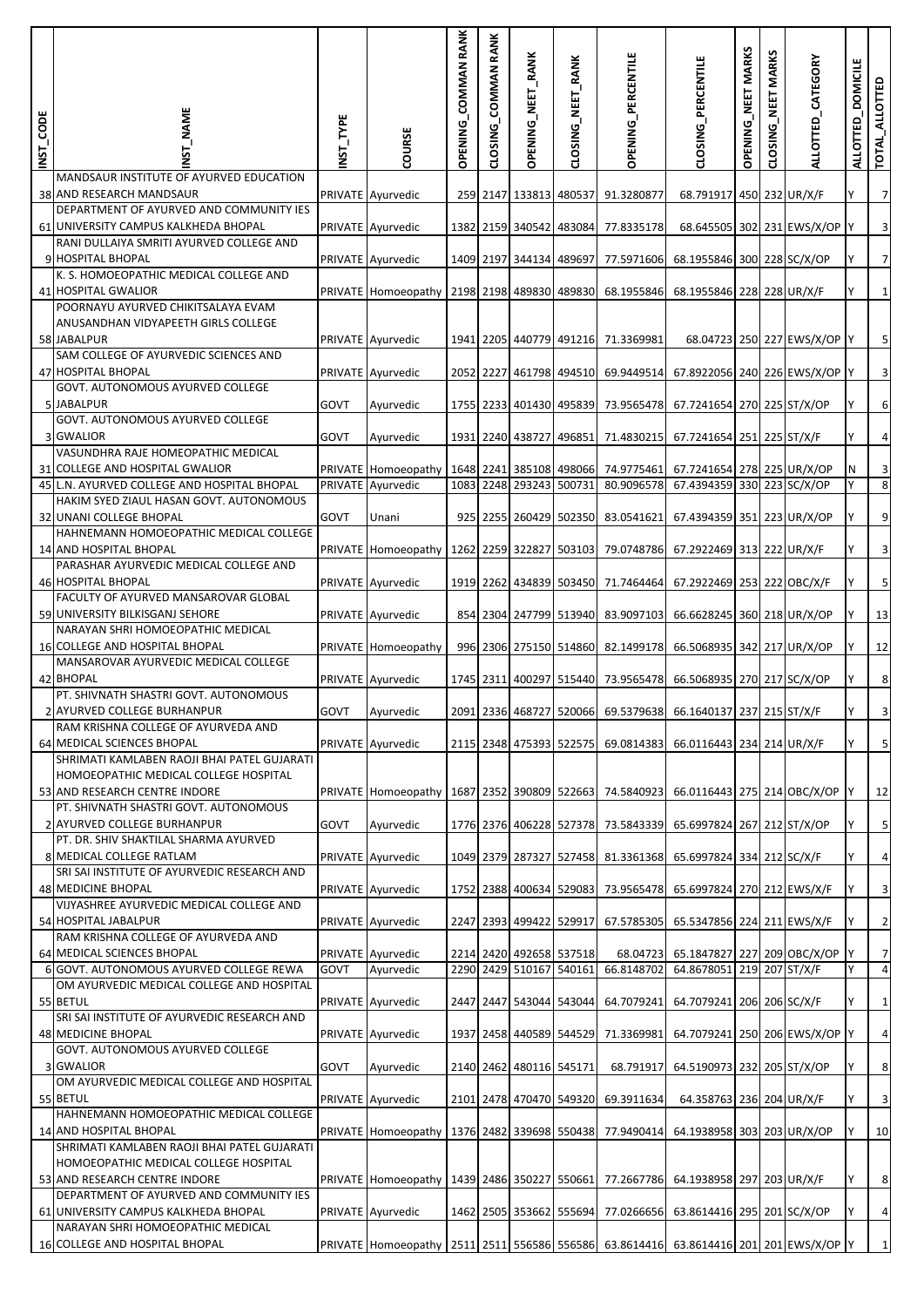| INST_CODE | _NAME                                                                                                                                                        | NST_TYPE | COURSE                         | OPENING_COMMAN RANK | CLOSING_COMMAN RANK | OPENING_NEET_RANK                        | CLOSING_NEET_RANK | OPENING_PERCENTILE                 | CLOSING_PERCENTILE                                               | OPENING_NEET MARKS | NEET MARKS<br>CLOSING | ALLOTTED_CATEGORY            | <b>DOMICILE</b><br><b>ALLOTTED</b> | e<br>TOTAL_ALLOTT                |
|-----------|--------------------------------------------------------------------------------------------------------------------------------------------------------------|----------|--------------------------------|---------------------|---------------------|------------------------------------------|-------------------|------------------------------------|------------------------------------------------------------------|--------------------|-----------------------|------------------------------|------------------------------------|----------------------------------|
|           | VIJYASHREE AYURVEDIC MEDICAL COLLEGE AND                                                                                                                     |          |                                |                     |                     |                                          |                   |                                    |                                                                  |                    |                       |                              |                                    |                                  |
|           | 54 HOSPITAL JABALPUR<br>6 GOVT. AUTONOMOUS AYURVED COLLEGE REWA                                                                                              | GOVT     | PRIVATE Ayurvedic<br>Ayurvedic | 2281 2527           |                     | 1772 2524 405635 560365<br>507521 561184 |                   | 73.7082109<br>66.9644551           | 63.5059993 220 199 ST/X/OP                                       |                    |                       | 63.671255 268 200 EWS/X/OP Y |                                    | $\overline{2}$<br>$\overline{7}$ |
|           | DR. SHANKAR DAYAL SHARMA AYURVEDIC                                                                                                                           |          |                                |                     |                     |                                          |                   |                                    |                                                                  |                    |                       |                              |                                    |                                  |
|           | 62 COLLEGE AND HOSPITAL BHOPAL<br>VIJYASHREE AYURVEDIC MEDICAL COLLEGE AND                                                                                   |          | PRIVATE Ayurvedic              | 2157 2557           |                     | 482076 571039                            |                   | 68.645505                          | 62.9904168 231 196 EWS/X/OP Y                                    |                    |                       |                              |                                    | $\overline{\mathbf{3}}$          |
|           | 54 HOSPITAL JABALPUR                                                                                                                                         |          | PRIVATE Ayurvedic              |                     |                     | 1590 2567 374639 572596                  |                   | 75.7072746                         | 62.7918768 284 195 OBC/X/F                                       |                    |                       |                              |                                    | $\overline{a}$                   |
|           | SHRIMATI KAMLABEN RAOJI BHAI PATEL GUJARATI<br>HOMOEOPATHIC MEDICAL COLLEGE HOSPITAL<br>53 AND RESEARCH CENTRE INDORE<br>SARVEPALLI RADHAKRISHNAN COLLEGE OF |          | PRIVATE Homoeopathy            |                     |                     |                                          |                   | 2169 2572 485263 574686 68.4817387 | 62.6222825 230 194 EWS/X/F                                       |                    |                       |                              |                                    | $\mathbf{3}$                     |
|           | AYURVED HOSPITAL AND RESEARCH CENTRE<br><b>60 COLLEGE BHOPAL</b><br>SARVEPALLI RADHAKRISHNAN COLLEGE OF                                                      |          | PRIVATE Ayurvedic              |                     |                     | 2186 2581 487912 576803                  |                   | 68.3377227                         | 62.6222825 229 194 OBC/X/OP                                      |                    |                       |                              |                                    | 12                               |
|           | AYURVED HOSPITAL AND RESEARCH CENTRE                                                                                                                         |          |                                |                     |                     |                                          |                   |                                    |                                                                  |                    |                       |                              |                                    |                                  |
|           | <b>60 COLLEGE BHOPAL</b><br>MANDSAUR INSTITUTE OF AYURVED EDUCATION                                                                                          |          | PRIVATE Ayurvedic              |                     |                     | 2131 2587 477952 577739                  |                   | 68.9361272                         | 62.4458888 233 193 OBC/X/F                                       |                    |                       |                              |                                    | $\overline{7}$                   |
|           | 38 AND RESEARCH MANDSAUR                                                                                                                                     |          | PRIVATE Ayurvedic              | 1758 2592           |                     | 402303 578691                            |                   | 73.8292387                         | 62.4458888 269 193 SC/X/F                                        |                    |                       |                              |                                    | 5 <sub>l</sub>                   |
|           | R. N. KAPOOR MEMORIAL HOMEOPATHIC<br>56 HOSPITAL AND MEDICAL COLLEGE INDORE<br>R. N. KAPOOR MEMORIAL HOMEOPATHIC                                             |          | PRIVATE Homoeopathy            |                     |                     | 346 2595 148307 580205                   |                   | 90.3303367                         | 62.2784961 436 192 UR/X/OP                                       |                    |                       |                              |                                    | 13                               |
|           | 56 HOSPITAL AND MEDICAL COLLEGE INDORE                                                                                                                       |          | PRIVATE Homoeopathy            |                     |                     | 2601 2601 580894 580894                  |                   | 62.2784961                         | 62.2784961 192 192 EWS/X/F                                       |                    |                       |                              | Y                                  | $\mathbf{1}$                     |
|           | GOVT. AUTONOMOUS HOMEOPATHY MEDICAL<br>13 COLLEGE BHOPAL                                                                                                     | GOVT     | Homoeopathy                    |                     |                     | 2099 2604 469984 581638                  |                   | 69.5379638                         | 62.2784961 237 192 ST/X/F                                        |                    |                       |                              |                                    | $\overline{7}$                   |
|           | PT. DR. SHIV SHAKTILAL SHARMA AYURVED                                                                                                                        |          |                                |                     |                     |                                          |                   |                                    |                                                                  |                    |                       |                              |                                    |                                  |
|           | 8 MEDICAL COLLEGE RATLAM<br>RAM KRISHNA COLLEGE OF AYURVEDA AND                                                                                              |          | PRIVATE Ayurvedic              |                     |                     | 2621 2621 585622 585622                  |                   | 61.8878916                         | 61.8878916 190 190 ST/X/F                                        |                    |                       |                              |                                    | $\mathbf{1}$                     |
|           | 64 MEDICAL SCIENCES BHOPAL<br>66 SCHOOL OF AYURVEDA AND SIDDHA SEHORE                                                                                        |          | PRIVATE Ayurvedic              |                     |                     | 2245 2644 498992 590066                  |                   | 67.5785305                         | 61.7127283 224 189 OBC/X/F<br>61.5360756 300 188 UR/X/OP         |                    |                       |                              | Y                                  | 5 <sub>l</sub><br>$\overline{7}$ |
|           | R. N. KAPOOR MEMORIAL AYURVEDIC MEDICAL                                                                                                                      |          | PRIVATE Ayurvedic              | 1416 2657           |                     |                                          | 344633 592560     | 77.5971606                         |                                                                  |                    |                       |                              |                                    |                                  |
|           | 63 COLLEGE AND HOSPITAL INDORE                                                                                                                               |          | PRIVATE Ayurvedic              |                     |                     | 2577 2676 575249 597582                  |                   | 62.6222825                         | 61.1718912 194 186 EWS/X/OP Y                                    |                    |                       |                              |                                    | $\overline{\mathbf{3}}$          |
|           | 66 SCHOOL OF AYURVEDA AND SIDDHA SEHORE<br>SHIVANG HOMOEOPATHIC MEDICAL COLLEGE                                                                              |          | PRIVATE Ayurvedic              | 2679                | 2679                |                                          | 598700 598700     | 61.1718912                         | 61.1718912 186 186 EWS/X/F                                       |                    |                       |                              |                                    | $\mathbf 1$                      |
|           | 20 BHOPAL<br>FACULTY OF AYURVED MANSAROVAR GLOBAL                                                                                                            |          | PRIVATE Homoeopathy            |                     |                     | 2680 2680 599106 599106                  |                   | 61.1718912                         | 61.1718912 186 186 UR/X/F                                        |                    |                       |                              |                                    | $1\vert$                         |
|           | 59 UNIVERSITY BILKISGANJ SEHORE                                                                                                                              |          | PRIVATE Ayurvedic              |                     |                     |                                          |                   |                                    | 1907 2720 432759 608710 71.8742735 60.3987766 254 182 UR/X/F     |                    |                       |                              |                                    | $\boldsymbol{8}$                 |
|           | R. N. KAPOOR MEMORIAL HOMEOPATHIC<br>56 HOSPITAL AND MEDICAL COLLEGE INDORE                                                                                  |          |                                |                     |                     |                                          |                   |                                    |                                                                  |                    |                       |                              |                                    |                                  |
|           | RAM KRISHNA COLLEGE OF AYURVEDA AND                                                                                                                          |          | PRIVATE Homoeopathy            |                     |                     | 2724 2724 608977 608977                  |                   | 60.3987766                         | 60.3987766 182 182 SC/X/F                                        |                    |                       |                              | Y                                  | $\mathbf{1}$                     |
|           | 64 MEDICAL SCIENCES BHOPAL<br>POORNAYU AYURVED CHIKITSALAYA EVAM                                                                                             |          | PRIVATE Ayurvedic              |                     |                     | 2730 2730 610569 610569                  |                   |                                    | 60.3987766 60.3987766 182 182 EWS/X/F                            |                    |                       |                              |                                    | $\mathbf{1}$                     |
|           | ANUSANDHAN VIDYAPEETH GIRLS COLLEGE                                                                                                                          |          |                                |                     |                     |                                          |                   |                                    |                                                                  |                    |                       |                              |                                    |                                  |
|           | 58 JABALPUR<br>POORNAYU AYURVED CHIKITSALAYA EVAM                                                                                                            |          | PRIVATE Ayurvedic              |                     |                     |                                          |                   |                                    | 2105 2731 471608 610736 69.3911634 60.3987766 236 182 OBC/X/OP   |                    |                       |                              |                                    | 11                               |
|           | ANUSANDHAN VIDYAPEETH GIRLS COLLEGE                                                                                                                          |          |                                |                     |                     |                                          |                   |                                    |                                                                  |                    |                       |                              |                                    |                                  |
|           | 58 JABALPUR<br>HAKIM SYED ZIAUL HASAN GOVT. AUTONOMOUS                                                                                                       |          | PRIVATE Ayurvedic              |                     |                     |                                          |                   | 1862 2733 424178 611695 72.4046202 | 60.2011432 258 181 SC/X/OP                                       |                    |                       |                              | Y                                  | $\overline{7}$                   |
|           | 32 UNANI COLLEGE BHOPAL                                                                                                                                      | GOVT     | Unani                          |                     |                     | 2350 2743 522625 614842                  |                   |                                    | 66.0116443 59.9726862 214 180 OBC/X/F                            |                    |                       |                              | Υ                                  | $\overline{\mathbf{5}}$          |
|           | MANDSAUR INSTITUTE OF AYURVED EDUCATION<br>38 AND RESEARCH MANDSAUR                                                                                          |          | PRIVATE Ayurvedic              |                     |                     | 1608 2752 377335 616487                  |                   |                                    | 75.4707879 59.9726862 282 180 OBC/X/OP                           |                    |                       |                              |                                    | 13                               |
|           | DISTRICT HOMEOPATHIC MEDICAL COLLEGE AND                                                                                                                     |          |                                |                     |                     |                                          |                   |                                    |                                                                  |                    |                       |                              |                                    |                                  |
|           | 19 HOSPITAL RATLAM<br>GOVT. AUTONOMOUS HOMEOPATHY MEDICAL                                                                                                    |          | PRIVATE Homoeopathy            |                     |                     |                                          |                   |                                    | 375 2769 152607 619488 90.1100388 59.7817873 433 179 UR/X/OP     |                    |                       |                              | Y                                  | 13                               |
|           | 13 COLLEGE BHOPAL                                                                                                                                            | GOVT     | Homoeopathy                    |                     |                     | 1478 2772 355315 621193                  |                   | 76.9129552                         | 59.5881687 294 178 ST/X/OP                                       |                    |                       |                              |                                    | 12                               |
|           | PARASHAR AYURVEDIC MEDICAL COLLEGE AND<br><b>46 HOSPITAL BHOPAL</b>                                                                                          |          | PRIVATE Ayurvedic              |                     |                     | 2585 2777 577575 621751                  |                   | 62.4458888                         | 59.5881687 193 178 SC/X/F                                        |                    |                       |                              | Υ                                  | $\mathbf{3}$                     |
|           | MANDSAUR INSTITUTE OF AYURVED EDUCATION                                                                                                                      |          |                                |                     |                     |                                          |                   |                                    |                                                                  |                    |                       |                              |                                    |                                  |
|           | 38 AND RESEARCH MANDSAUR<br>SAM COLLEGE OF AYURVEDIC SCIENCES AND                                                                                            |          | PRIVATE Ayurvedic              |                     |                     | 1631 2779 382037 622114                  |                   | 75.2175943                         | 59.5881687 280 178 OBC/X/F                                       |                    |                       |                              |                                    | $\boldsymbol{8}$                 |
|           | 47 HOSPITAL BHOPAL<br>HAKIM SYED ZIAUL HASAN GOVT. AUTONOMOUS                                                                                                |          | PRIVATE Ayurvedic              |                     |                     |                                          |                   | 2175 2786 486207 624346 68.4817387 | 59.3925426 230 177 SC/X/F                                        |                    |                       |                              |                                    | $\overline{\mathbf{3}}$          |
|           | 32 UNANI COLLEGE BHOPAL                                                                                                                                      | GOVT     | Unani                          |                     |                     |                                          |                   |                                    | 2814 2814 631102 631102 58.9507814 58.9507814 175 175 EWS/X/OP   |                    |                       |                              |                                    | $\mathbf{1}$                     |
|           | VIJYASHREE AYURVEDIC MEDICAL COLLEGE AND<br>54 HOSPITAL JABALPUR                                                                                             |          | PRIVATE Ayurvedic              |                     |                     |                                          |                   |                                    | 1576 2817 373505 632501 75.7072746 58.9507814 284 175 OBC/X/OP Y |                    |                       |                              |                                    | $\overline{9}$                   |
|           | OM AYURVEDIC MEDICAL COLLEGE AND HOSPITAL                                                                                                                    |          |                                |                     |                     |                                          |                   |                                    |                                                                  |                    |                       |                              |                                    |                                  |
|           | 55 BETUL                                                                                                                                                     |          | PRIVATE Ayurvedic              |                     |                     |                                          |                   |                                    | 2802 2825 628492 634079 59.1953625 58.7528889 176 174 OBC/X/F    |                    |                       |                              |                                    | $\overline{3}$                   |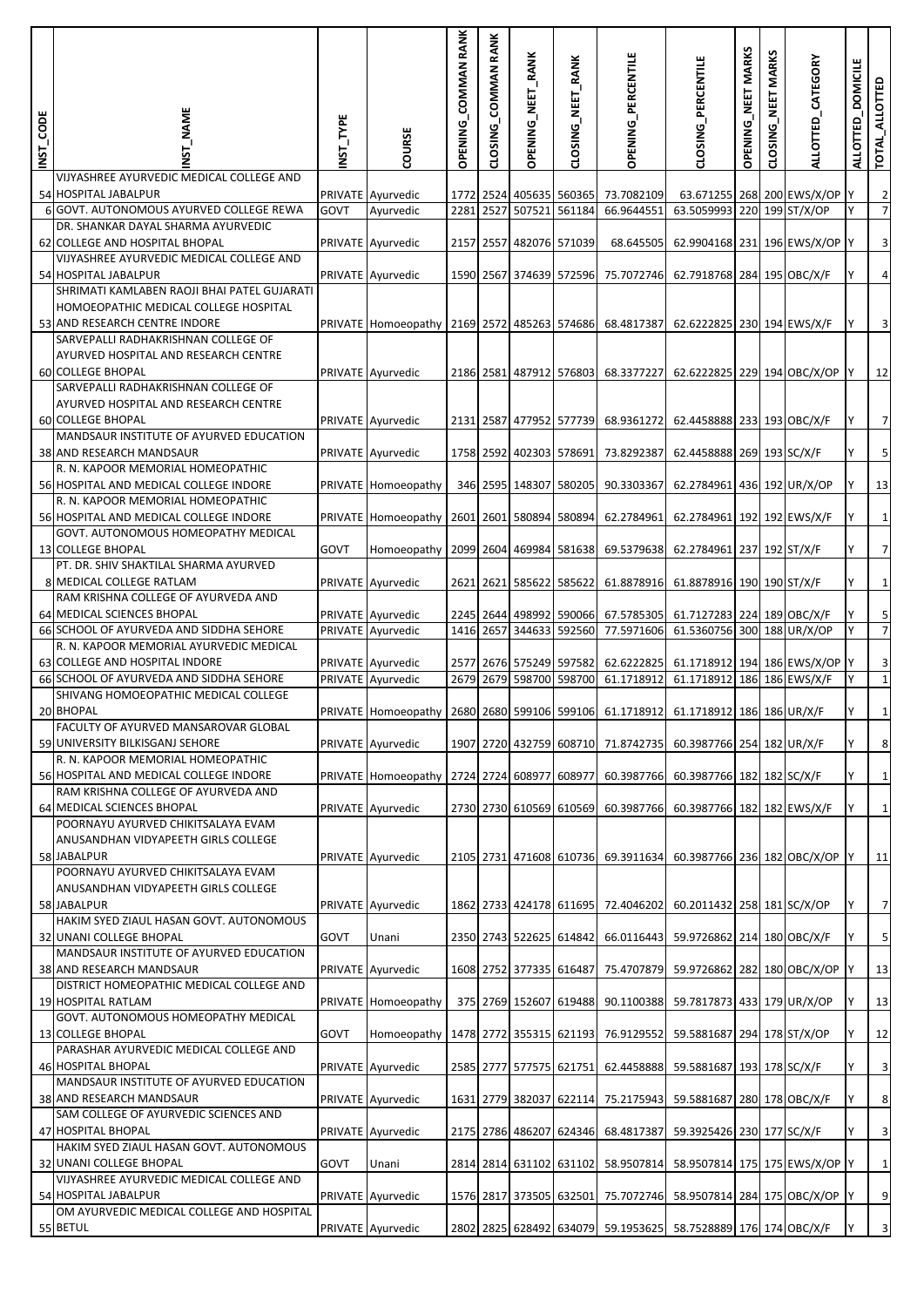| INST_CODE | <b>T_NAME</b>                                                                        | NST_TYPE      | COURSE                                                                              | OPENING_COMMAN RANK | CLOSING_COMMAN RANK | OPENING_NEET_RANK       | CLOSING_NEET_RANK | OPENING_PERCENTILE                 | CLOSING_PERCENTILE                                                                        | OPENING_NEET MARKS | <b>MARKS</b><br>LNEET<br>CLOSING | ALLOTTED_CATEGORY | <b>DOMICILE</b><br>ALLOTTED | TOTAL_ALLOTTED          |
|-----------|--------------------------------------------------------------------------------------|---------------|-------------------------------------------------------------------------------------|---------------------|---------------------|-------------------------|-------------------|------------------------------------|-------------------------------------------------------------------------------------------|--------------------|----------------------------------|-------------------|-----------------------------|-------------------------|
|           | SARVEPALLI RADHAKRISHNAN COLLEGE OF<br>AYURVED HOSPITAL AND RESEARCH CENTRE          |               |                                                                                     |                     |                     |                         |                   |                                    |                                                                                           |                    |                                  |                   |                             |                         |
|           | 60 COLLEGE BHOPAL<br>PARASHAR AYURVEDIC MEDICAL COLLEGE AND                          |               | PRIVATE Ayurvedic                                                                   |                     |                     | 2834 2834 636873 636873 |                   | 58.7528889                         | 58.7528889 174 174 ST/X/F                                                                 |                    |                                  |                   |                             | $\mathbf{1}$            |
|           | 46 HOSPITAL BHOPAL                                                                   |               | PRIVATE Ayurvedic                                                                   |                     |                     | 2656 2852 592319 642670 |                   | 61.5360756                         | 58.3588524 188 172 EWS/X/F                                                                |                    |                                  |                   |                             | $\overline{2}$          |
|           | OM AYURVEDIC MEDICAL COLLEGE AND HOSPITAL<br>55 BETUL                                |               | PRIVATE Ayurvedic                                                                   |                     |                     | 2125 2858 477678 644675 |                   | 68.9361272                         | 58.1580459 233 171 OBC/X/OP                                                               |                    |                                  |                   |                             | $\overline{\mathbf{5}}$ |
|           | 39 AL FAROOQUE UNANI MEDICAL COLLEGE INDORE                                          | PRIVATE Unani |                                                                                     |                     |                     | 2866 2866 646164 646164 |                   | 57.9061474                         | 57.9061474 170 170 UR/X/F                                                                 |                    |                                  |                   |                             | $\mathbf{1}$            |
|           | SARDAR PATEL AYURVEDIC MEDICAL COLLEGE<br>65 AND HOSPITAL BALAGHAT                   |               | PRIVATE Ayurvedic                                                                   |                     |                     | 1246 2876 319534 648584 |                   | 79.2892837                         | 57.9061474 315 170 UR/X/OP                                                                |                    |                                  |                   |                             | 8                       |
|           | FACULTY OF AYURVED MANSAROVAR GLOBAL<br>59 UNIVERSITY BILKISGANJ SEHORE              |               | PRIVATE Ayurvedic                                                                   |                     |                     | 2335 2881 520032 650211 |                   | 66.1640137                         | 57.7039811 215 169 EWS/X/OP Y                                                             |                    |                                  |                   |                             | $\overline{4}$          |
|           | RANI DULLAIYA SMRITI HOMOEOPATHY MEDICAL<br>52 COLLEGE AND HOSPITAL BHOPAL           |               | PRIVATE Homoeopathy                                                                 |                     |                     | 580 2883 188497 650497  |                   | 87.7491221                         | 57.7039811 403 169 UR/X/OP                                                                |                    |                                  |                   | Υ                           | 13                      |
|           | SHUBHDEEP AYURVED MEDICAL COLLEGE AND<br><b>37 HOSPITAL INDORE</b>                   |               | PRIVATE Ayurvedic                                                                   |                     |                     | 2698 2892 603132 653789 |                   | 60.772221                          | 57.4937851 184 168 ST/X/F                                                                 |                    |                                  |                   |                             | $\mathbf{3}$            |
|           | MANDSAUR INSTITUTE OF AYURVED EDUCATION<br>38 AND RESEARCH MANDSAUR                  |               | PRIVATE Ayurvedic                                                                   |                     |                     | 2620 2913 585465 660108 |                   | 61.8878916                         | 57.0779907 190 166 EWS/X/F                                                                |                    |                                  |                   | Y                           | $\mathbf{3}$            |
|           | RKDF HOMOEOPATHIC MEDICAL COLLEGE<br>21 HOSPITAL AND RESEARCH CENTER BHOPAL          |               |                                                                                     |                     |                     |                         |                   |                                    |                                                                                           |                    |                                  |                   |                             |                         |
|           | SENDHWA HOMEOPATHIC MEDICAL COLLEGE AND                                              |               | PRIVATE Homoeopathy                                                                 |                     |                     | 1111 2916 297053 660365 |                   | 80.7086571                         | 57.0779907 328 166 UR/X/OP                                                                |                    |                                  |                   |                             | 12                      |
|           | 23 HOSPITAL BARWANI<br>IGM HOMOEOPATHIC MEDICAL COLLEGE HOSPITAL                     |               | PRIVATE Homoeopathy                                                                 |                     |                     | 2935 2935 665978 665978 |                   | 56.8070542                         | 56.8070542 165 165 UR/X/OP                                                                |                    |                                  |                   | N                           | $\mathbf{1}$            |
|           | 22 AND RESEARCH CENTRE DHAR<br>ANUSHREE HOMOEOPATHIC MEDICAL COLLEGE                 |               | PRIVATE Homoeopathy                                                                 |                     |                     | 2937 2937 666083 666083 |                   | 56.8070542                         | 56.8070542 165 165 UR/X/F                                                                 |                    |                                  |                   |                             | $1\overline{ }$         |
|           | 24 JABALPUR<br>HAKEEM ABDUL HAMEED UNANI MEDICAL                                     |               | PRIVATE Homoeopathy                                                                 |                     |                     | 917 2940 258814 667524  |                   | 83.152914                          | 56.5957574 352 164 UR/X/OP                                                                |                    |                                  |                   |                             | 13                      |
|           | 34 COLLEGE AND HOSPITAL DEWAS                                                        | PRIVATE Unani |                                                                                     |                     |                     | 2374 2962 527300 673655 |                   | 65.6997824                         | 56.1681128 212 162 UR/X/OP                                                                |                    |                                  |                   |                             | 5                       |
|           | 66 SCHOOL OF AYURVEDA AND SIDDHA SEHORE<br>SARDAR PATEL AYURVEDIC MEDICAL COLLEGE    |               | PRIVATE Ayurvedic                                                                   |                     |                     | 2973 2973 675041 675041 |                   | 56.1681128                         | 56.1681128 162 162 EWS/X/OP Y                                                             |                    |                                  |                   |                             | $\mathbf 1$             |
|           | 65 AND HOSPITAL BALAGHAT<br>OM AYURVEDIC MEDICAL COLLEGE AND HOSPITAL                |               | PRIVATE Ayurvedic                                                                   |                     |                     | 2976 2976 675627 675627 |                   | 56.1681128                         | 56.1681128 162 162 SC/X/F                                                                 |                    |                                  |                   |                             | $\mathbf{1}$            |
|           | 55 BETUL                                                                             |               | PRIVATE Ayurvedic                                                                   |                     |                     |                         |                   |                                    | 2838 2985 637185 677166 58.5600473 55.9469731 173 161 EWS/X/OP Y                          |                    |                                  |                   |                             | $\overline{2}$          |
|           | MANDSAUR INSTITUTE OF AYURVED EDUCATION<br>38 AND RESEARCH MANDSAUR                  |               | PRIVATE Ayurvedic                                                                   |                     |                     |                         |                   |                                    | 2986 2986 677217 677217 55.9469731 55.9469731 161 161 ST/X/OP                             |                    |                                  |                   | Y                           | $\mathbf{1}$            |
|           | SARDAR PATEL AYURVEDIC MEDICAL COLLEGE<br>65 AND HOSPITAL BALAGHAT                   |               | PRIVATE Ayurvedic                                                                   |                     |                     |                         |                   | 2884 2987 650544 677669 57.7039811 | 55.9469731 169 161 UR/X/F                                                                 |                    |                                  |                   |                             | $\overline{\mathbf{3}}$ |
|           | FACULTY OF AYURVED MANSAROVAR GLOBAL<br>59 UNIVERSITY BILKISGANJ SEHORE              |               | PRIVATE Ayurvedic                                                                   |                     |                     |                         |                   | 2793 3000 627240 679890 59.1953625 | 55.9469731 176 161 EWS/X/F                                                                |                    |                                  |                   |                             | $\overline{2}$          |
|           | FACULTY OF AYURVED MANSAROVAR GLOBAL                                                 |               |                                                                                     |                     |                     |                         |                   |                                    |                                                                                           |                    |                                  |                   |                             |                         |
|           | 59 UNIVERSITY BILKISGANJ SEHORE<br>HAHNEMANN HOMOEOPATHIC MEDICAL COLLEGE            |               | PRIVATE Ayurvedic                                                                   |                     |                     | 2369 3003 526125 680429 |                   | 65.8563609                         | 55.6617256 213 160 OBC/X/OP                                                               |                    |                                  |                   | <b>IY</b>                   | 11                      |
|           | 14 AND HOSPITAL BHOPAL<br>S.M. DEO HOMOEOPATHIC MEDICAL COLLEGE AND                  |               | PRIVATE Homoeopathy                                                                 |                     |                     |                         |                   |                                    | 3004 3004 680484 680484 55.6617256 55.6617256 160 160 OBC/S/OP                            |                    |                                  |                   |                             | $\mathbf{1}$            |
|           | 27 HOSPITAL BALAGHAT<br>DR. SHANKAR DAYAL SHARMA AYURVEDIC                           |               | PRIVATE Homoeopathy                                                                 |                     |                     | 1977 3012 447896 682105 |                   | 70.9384934                         | 55.6617256 247 160 UR/X/OP                                                                |                    |                                  |                   | N                           | $\overline{2}$          |
|           | 62 COLLEGE AND HOSPITAL BHOPAL                                                       |               | PRIVATE Ayurvedic                                                                   |                     |                     |                         |                   | 1938 3017 440592 683221 71.3369981 | 55.6617256 250 160 SC/X/OP                                                                |                    |                                  |                   |                             | $\overline{\mathbf{5}}$ |
|           | 39 AL FAROOQUE UNANI MEDICAL COLLEGE INDORE                                          | PRIVATE Unani |                                                                                     |                     |                     | 2045 3025 460082 685195 |                   | 70.0986807                         | 55.4443418 241 159 UR/X/OP                                                                |                    |                                  |                   |                             | $\overline{\mathbf{3}}$ |
|           | 66 SCHOOL OF AYURVEDA AND SIDDHA SEHORE<br>MANSAROVAR AYURVEDIC MEDICAL COLLEGE      |               | PRIVATE Ayurvedic                                                                   |                     |                     | 2855 3026 644100 685801 |                   | 58.1580459                         | 55.4443418 171 159 OBC/X/F                                                                |                    |                                  |                   |                             | 5                       |
|           | 42 BHOPAL<br>MAHATMA GANDHI HOMOEOPATHIC MEDICAL                                     |               | PRIVATE Ayurvedic                                                                   |                     |                     |                         |                   | 3035 3035 688230 688230 55.2285121 | 55.2285121 158 158 ST/X/F                                                                 |                    |                                  |                   | Y                           | $\mathbf{1}$            |
|           | 26 COLLEGE AND HOSPITAL JABALPUR                                                     |               | PRIVATE Homoeopathy                                                                 |                     |                     | 2465 3040 545317 688686 |                   | 64.5190973                         | 55.2285121 205 158 UR/X/F                                                                 |                    |                                  |                   |                             | $\overline{\mathbf{3}}$ |
|           | SHRIMATI KAMLABEN RAOJI BHAI PATEL GUJARATI<br>HOMOEOPATHIC MEDICAL COLLEGE HOSPITAL |               |                                                                                     |                     |                     |                         |                   |                                    |                                                                                           |                    |                                  |                   |                             |                         |
|           | 53 AND RESEARCH CENTRE INDORE<br>66 SCHOOL OF AYURVEDA AND SIDDHA SEHORE             |               | PRIVATE Homoeopathy<br>PRIVATE Ayurvedic                                            |                     |                     | 2616 3056 585269 693283 |                   | 61.8878916                         | 1810 3052 414111 692134 73.0655784 55.0086028 263 157 SC/X/F<br>55.0086028 190 157 UR/X/F |                    |                                  |                   | Υ                           | 5<br>5                  |
|           | R. N. KAPOOR MEMORIAL HOMEOPATHIC<br>56 HOSPITAL AND MEDICAL COLLEGE INDORE          |               | PRIVATE Homoeopathy                                                                 |                     |                     | 2674 3067 597298 695576 |                   | 61.1718912                         | 54.7870098 186 156 OBC/X/F                                                                |                    |                                  |                   | Y                           | $\boldsymbol{8}$        |
|           | PARASHAR AYURVEDIC MEDICAL COLLEGE AND                                               |               |                                                                                     |                     |                     |                         |                   |                                    |                                                                                           |                    |                                  |                   |                             |                         |
|           | 46 HOSPITAL BHOPAL<br>K. S. HOMOEOPATHIC MEDICAL COLLEGE AND                         |               | PRIVATE Ayurvedic                                                                   |                     |                     | 2717 3085 607952 702984 |                   | 60.582941                          | 54.2647576 183 154 EWS/X/OP Y                                                             |                    |                                  |                   |                             | $\overline{\mathbf{3}}$ |
|           | 41 HOSPITAL GWALIOR<br>SHIVANG HOMOEOPATHIC MEDICAL COLLEGE                          |               | PRIVATE Homoeopathy                                                                 |                     |                     | 2257 3090 502926 703631 |                   | 67.2922469                         | 54.2647576 222 154 UR/X/OP                                                                |                    |                                  |                   | N                           | $\overline{a}$          |
|           | 20 BHOPAL                                                                            |               | PRIVATE Homoeopathy   1074 3100 291843 706377 81.0217494 54.0424523 331 153 UR/X/OP |                     |                     |                         |                   |                                    |                                                                                           |                    |                                  |                   |                             | 12                      |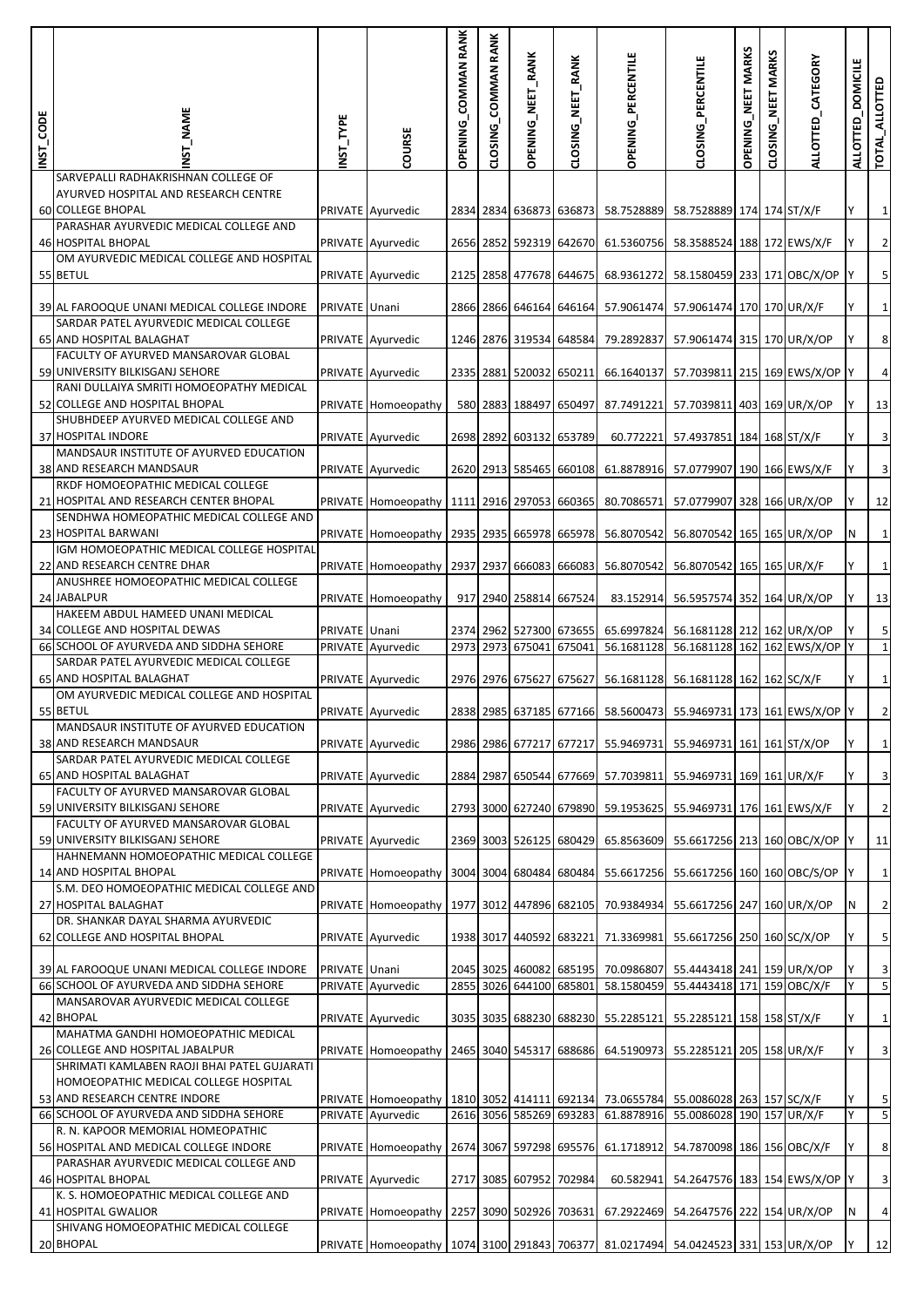| INST_CODE | <b>NAME</b>                                                                    | NST_TYPE      | COURSE                                                                            | <b>OPENING_COMMAN RANK</b> | CLOSING_COMMAN RANK | OPENING_NEET_RANK                        | CLOSING_NEET_RANK | OPENING_PERCENTILE                 | CLOSING_PERCENTILE                                            | OPENING_NEET MARKS | <b>MARKS</b><br>MET<br><b>CLOSING</b> | ALLOTTED_CATEGORY | <b>DOMICILE</b><br>ALLOTTED | TOTAL_ALLOTTED            |
|-----------|--------------------------------------------------------------------------------|---------------|-----------------------------------------------------------------------------------|----------------------------|---------------------|------------------------------------------|-------------------|------------------------------------|---------------------------------------------------------------|--------------------|---------------------------------------|-------------------|-----------------------------|---------------------------|
|           | OM AYURVEDIC MEDICAL COLLEGE AND HOSPITAL<br>55 BETUL                          |               | PRIVATE Ayurvedic                                                                 |                            |                     | 3104 3104 706980 706980                  |                   | 54.0424523                         | 54.0424523 153 153 EWS/X/F                                    |                    |                                       |                   |                             | $\mathbf{1}$              |
|           | NARAYAN SHRI HOMOEOPATHIC MEDICAL<br>16 COLLEGE AND HOSPITAL BHOPAL            |               | PRIVATE Homoeopathy                                                               |                            |                     | 2367 3106 525690 707199                  |                   | 65.8563609                         | 54.0424523 213 153 OBC/X/F                                    |                    |                                       |                   |                             | $\overline{7}$            |
|           | SARDAR PATEL AYURVEDIC MEDICAL COLLEGE<br>65 AND HOSPITAL BALAGHAT             |               | PRIVATE Ayurvedic                                                                 |                            |                     | 2970 3120 674160 710018                  |                   | 56.1681128                         | 53.8117936 162 152 OBC/X/F                                    |                    |                                       |                   |                             | $\overline{a}$            |
|           | R. N. KAPOOR MEMORIAL HOMEOPATHIC<br>56 HOSPITAL AND MEDICAL COLLEGE INDORE    |               | PRIVATE Homoeopathy                                                               |                            |                     | 1549 3123 368183 710742                  |                   | 76.0763803                         | 53.8117936 287 152 UR/X/F                                     |                    |                                       |                   |                             | $\overline{7}$            |
|           | SARDAR PATEL AYURVEDIC MEDICAL COLLEGE<br>65 AND HOSPITAL BALAGHAT             |               | PRIVATE Ayurvedic                                                                 |                            |                     | 3136 3136 714327 714327                  |                   | 53.5712274                         | 53.5712274 151 151 EWS/X/F                                    |                    |                                       |                   |                             | $\mathbf{1}$              |
|           | IGM HOMOEOPATHIC MEDICAL COLLEGE HOSPITAL<br>22 AND RESEARCH CENTRE DHAR       |               | PRIVATE Homoeopathy                                                               |                            |                     | 789 3143 232564 716784                   |                   | 84.8563046                         | 53.5712274 370 151 UR/X/OP                                    |                    |                                       |                   | Y                           | $\mathbf{3}$              |
|           | MANSAROVAR AYURVEDIC MEDICAL COLLEGE<br>42 BHOPAL                              |               | PRIVATE Ayurvedic                                                                 |                            |                     | 3153 3153 720694 720694                  |                   | 53.2574227                         | 53.2574227 150 150 ST/X/OP                                    |                    |                                       |                   |                             | $1\vert$                  |
|           | IGM HOMOEOPATHIC MEDICAL COLLEGE HOSPITAL<br>22 AND RESEARCH CENTRE DHAR       |               | PRIVATE Homoeopathy                                                               |                            |                     | 2349 3157 522584 721550                  |                   | 66.0116443                         | 53.2574227 214 150 UR/X/OP                                    |                    |                                       |                   | N                           | $\mathbf{3}$              |
|           | <b>MAHATMA GANDHI HOMOEOPATHIC MEDICAL</b><br>26 COLLEGE AND HOSPITAL JABALPUR |               | PRIVATE Homoeopathy                                                               |                            |                     | 664 3180 204946 726231                   |                   | 86.6440066                         | 52.794875 390 148 UR/X/OP                                     |                    |                                       |                   |                             | 14                        |
|           | SCHOOL OF HOMOEOPATHY SRI SATYA SAI<br>UNIVERSITY OF TECHNOLOGY AND MEDICAL    |               |                                                                                   |                            |                     |                                          |                   |                                    |                                                               |                    |                                       |                   |                             |                           |
|           | 44 SCIENCES SEHORE<br>DR. SHANKAR DAYAL SHARMA AYURVEDIC                       |               | PRIVATE Homoeopathy                                                               |                            |                     | 2712 3192 606516 729037                  |                   | 60.582941                          | 52.5525603 183 147 UR/X/OP                                    |                    |                                       |                   | N                           | $\overline{a}$            |
|           | 62 COLLEGE AND HOSPITAL BHOPAL<br>NARAYAN SHRI HOMOEOPATHIC MEDICAL            |               | PRIVATE Ayurvedic                                                                 |                            | 2885 3195           |                                          | 650552 729122     | 57.7039811                         | 52.5525603 169 147 SC/X/F                                     |                    |                                       |                   |                             | $\mathbf{3}$              |
|           | 16 COLLEGE AND HOSPITAL BHOPAL<br>66 SCHOOL OF AYURVEDA AND SIDDHA SEHORE      |               | PRIVATE Homoeopathy<br>PRIVATE Ayurvedic                                          | 2684 3217                  |                     | 1260 3202 322101 731369<br>599771 734023 |                   | 79.0748786<br>60.9536008           | 52.5525603 313 147 UR/X/F<br>52.290042 185 146 OBC/X/OP       |                    |                                       |                   | IY.                         | $\bf 8$<br>$\overline{7}$ |
|           | SENDHWA HOMEOPATHIC MEDICAL COLLEGE AND<br>23 HOSPITAL BARWANI                 |               | PRIVATE Homoeopathy                                                               |                            |                     | 2139 3237 479420 737506                  |                   | 68.9361272                         | 51.9553214 233 145 UR/X/F                                     |                    |                                       |                   |                             | $\overline{a}$            |
|           | HAKIM SYED ZIAUL HASAN GOVT. AUTONOMOUS<br>32 UNANI COLLEGE BHOPAL             | GOVT          | Unani                                                                             |                            |                     | 3233 3238 737030 737711                  |                   | 51.9553214                         | 51.9553214 145 145 EWS/X/F                                    |                    |                                       |                   |                             | $\overline{c}$            |
|           | SENDHWA HOMEOPATHIC MEDICAL COLLEGE AND<br>23 HOSPITAL BARWANI                 |               | PRIVATE Homoeopathy                                                               |                            |                     | 2242 3239 498572 738667                  |                   | 67.5785305                         | 51.9553214 224 145 UR/X/OP                                    |                    |                                       |                   |                             | $\overline{a}$            |
|           | RKDF HOMOEOPATHIC MEDICAL COLLEGE<br>21 HOSPITAL AND RESEARCH CENTER BHOPAL    |               | PRIVATE Homoeopathy                                                               |                            |                     |                                          |                   |                                    | 221 3240 125725 738950 91.8125228 51.9553214 457 145 UR/X/F   |                    |                                       |                   |                             | $\overline{\mathbf{3}}$   |
|           | DISTRICT HOMEOPATHIC MEDICAL COLLEGE AND<br>19 HOSPITAL RATLAM                 |               | PRIVATE Homoeopathy                                                               |                            |                     | 3252 3252 742068 742068                  |                   | 51.720065                          | 51.720065 144 144 ST/X/OP                                     |                    |                                       |                   | Y                           | $\mathbf{1}$              |
|           | FACULTY OF AYURVED MANSAROVAR GLOBAL<br>59 UNIVERSITY BILKISGANJ SEHORE        |               | PRIVATE Ayurvedic                                                                 |                            |                     | 2784 3253 623676 742227                  |                   | 59.5881687                         | 51.720065 178 144 OBC/X/F                                     |                    |                                       |                   | Υ                           | $\boldsymbol{8}$          |
|           | 66 SCHOOL OF AYURVEDA AND SIDDHA SEHORE                                        |               | PRIVATE Ayurvedic                                                                 | 3255 3255                  |                     | 742299 742299                            |                   | 51.720065                          | 51.720065 144 144 SC/X/F                                      |                    |                                       |                   | Y                           | $\mathbf{1}$              |
|           | SAM COLLEGE OF AYURVEDIC SCIENCES AND<br>47 HOSPITAL BHOPAL                    |               | PRIVATE Ayurvedic                                                                 |                            | 2865 3257           |                                          | 645964 742696     | 58.1580459                         | 51.720065 171 144 SC/X/OP                                     |                    |                                       |                   |                             | $\overline{\mathbf{5}}$   |
|           | RANI DULLAIYA SMRITI HOMOEOPATHY MEDICAL<br>52 COLLEGE AND HOSPITAL BHOPAL     |               | PRIVATE Homoeopathy                                                               |                            |                     |                                          |                   | 1679 3258 389022 743180 74.7262304 | 51.720065 276 144 UR/X/F                                      |                    |                                       |                   |                             | 6                         |
|           | SAM COLLEGE OF AYURVEDIC SCIENCES AND<br>47 HOSPITAL BHOPAL                    |               | PRIVATE Ayurvedic                                                                 |                            |                     | 2952 3259 670696 743287                  |                   | 56.384072                          | 51.720065 163 144 ST/X/F                                      |                    |                                       |                   | Y                           | $\overline{2}$            |
|           | SRI SAI INSTITUTE OF AYURVEDIC RESEARCH AND<br>48 MEDICINE BHOPAL              |               | PRIVATE Ayurvedic                                                                 |                            |                     | 2384 3265 528273 745241                  |                   | 65.6997824                         | 51.720065 212 144 SC/X/F                                      |                    |                                       |                   |                             | $\overline{a}$            |
|           | 45 L.N. AYURVED COLLEGE AND HOSPITAL BHOPAL                                    |               | PRIVATE Ayurvedic                                                                 |                            |                     | 3269 3269 745599 745599                  |                   | 51.4710158                         | 51.4710158 143 143 ST/X/OP                                    |                    |                                       |                   |                             | $1\vert$                  |
|           | SRI SAI INSTITUTE OF AYURVEDIC RESEARCH AND<br>48 MEDICINE BHOPAL              |               | PRIVATE Ayurvedic                                                                 |                            |                     | 2215 3277 492818 747066                  |                   |                                    | 68.04723 51.4710158 227 143 SC/X/OP                           |                    |                                       |                   | Υ                           | 6                         |
|           | ANUSHREE HOMOEOPATHIC MEDICAL COLLEGE<br>24 JABALPUR                           |               | PRIVATE Homoeopathy                                                               |                            |                     |                                          |                   |                                    | 1972 3284 447034 748982 70.9384934 51.4710158 247 143 UR/X/F  |                    |                                       |                   |                             | 6                         |
|           | SAIFIA HAMIDIA UNANI TIBBIYA COLLEGE<br>33 BURHANPUR                           | PRIVATE Unani |                                                                                   |                            |                     |                                          |                   |                                    | 2535 3285 564382 749490 63.3397074 51.2185993 198 142 UR/X/OP |                    |                                       |                   | Y                           | $\overline{a}$            |
|           | RAM KRISHNA COLLEGE OF HOMOEOPATHY AND<br>43 MEDICAL SCIENCES BHOPAL           |               | PRIVATE Homoeopathy                                                               |                            |                     |                                          |                   |                                    | 1896 3287 430208 749741 72.0026187 51.2185993 255 142 UR/X/F  |                    |                                       |                   |                             | $\overline{\mathbf{3}}$   |
|           | SARVEPALLI RADHAKRISHNAN COLLEGE OF<br>AYURVED HOSPITAL AND RESEARCH CENTRE    |               |                                                                                   |                            |                     |                                          |                   |                                    |                                                               |                    |                                       |                   |                             |                           |
|           | <b>60 COLLEGE BHOPAL</b><br>FACULTY OF AYURVED MANSAROVAR GLOBAL               |               | PRIVATE Ayurvedic                                                                 |                            |                     | 2702 3290 603425 750140                  |                   |                                    | 60.772221 51.2185993 184 142 EWS/X/F                          |                    |                                       |                   | Y                           | $\overline{\mathbf{3}}$   |
|           | 59 UNIVERSITY BILKISGANJ SEHORE<br>R. N. KAPOOR MEMORIAL HOMEOPATHIC           |               | PRIVATE Ayurvedic                                                                 |                            |                     |                                          |                   | 3297 3297 752679 752679 51.2185993 | 51.2185993 142 142 SC/X/OP                                    |                    |                                       |                   |                             | $\mathbf{1}$              |
|           | 56 HOSPITAL AND MEDICAL COLLEGE INDORE<br>SOPHIA HOMEOPATHIC MEDICAL COLLEGE   |               | PRIVATE Homoeopathy                                                               |                            |                     | 2705 3298 605028 752908                  |                   | 60.772221                          | 51.2185993 184 142 OBC/X/OP                                   |                    |                                       |                   |                             | 13                        |
|           | 25 GWALIOR<br>VASUNDHRA RAJE HOMEOPATHIC MEDICAL                               |               | PRIVATE Homoeopathy                                                               |                            |                     |                                          |                   | 1942 3302 440837 753442 71.3369981 | 50.9553039 250 141 UR/X/OP                                    |                    |                                       |                   | N                           | 8                         |
|           | 31 COLLEGE AND HOSPITAL GWALIOR                                                |               | PRIVATE Homoeopathy 1697 3337 392878 762815 74.4631293 50.5918319 274 140 UR/X/OP |                            |                     |                                          |                   |                                    |                                                               |                    |                                       |                   |                             | $\boldsymbol{8}$          |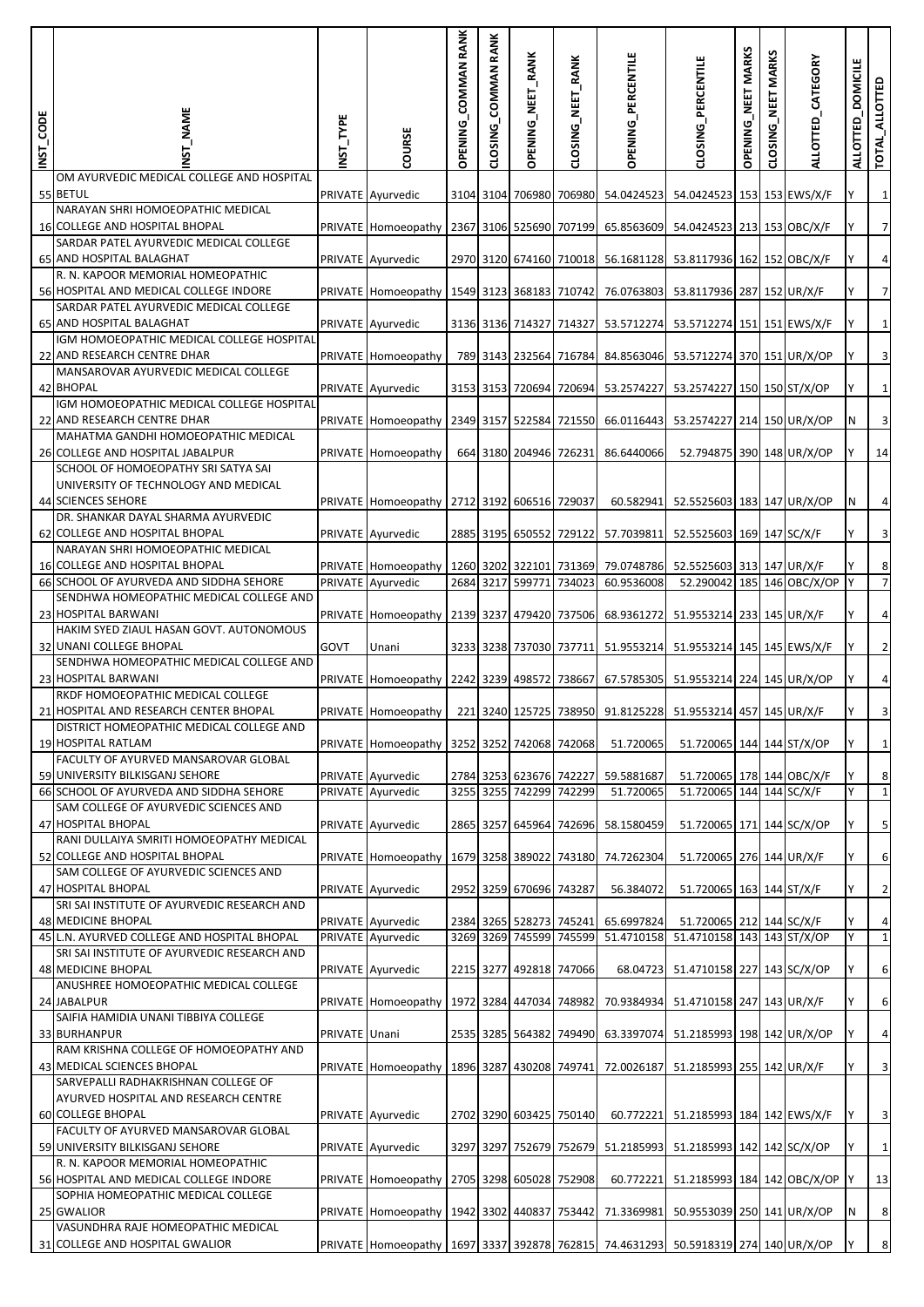| INST_CODE | <b>T_NAME</b>                                                                   | NST_TYPE      | COURSE                                 | OPENING_COMMAN RANK | CLOSING_COMMAN RANK | OPENING_NEET_RANK                 | CLOSING_NEET_RANK | OPENING_PERCENTILE                 | CLOSING_PERCENTILE                                               | OPENING_NEET MARKS | CLOSING_NEET MARKS | ALLOTTED_CATEGORY | <b>DOMICILE</b><br>ALLOTTED | TOTAL_ALLOTTED             |
|-----------|---------------------------------------------------------------------------------|---------------|----------------------------------------|---------------------|---------------------|-----------------------------------|-------------------|------------------------------------|------------------------------------------------------------------|--------------------|--------------------|-------------------|-----------------------------|----------------------------|
|           | MANDSAUR INSTITUTE OF AYURVED EDUCATION<br>38 AND RESEARCH MANDSAUR             |               | PRIVATE Ayurvedic                      |                     |                     | 2686 3345 599854 764590           |                   | 60.9536008                         | 50.3363719 185 139 EWS/X/OP Y                                    |                    |                    |                   |                             | $\overline{a}$             |
|           | HAKEEM ABDUL HAMEED UNANI MEDICAL                                               |               |                                        |                     |                     |                                   |                   |                                    |                                                                  |                    |                    |                   |                             |                            |
|           | 34 COLLEGE AND HOSPITAL DEWAS<br>SHRIMATI KAMLABEN RAOJI BHAI PATEL GUJARATI    | PRIVATE Unani |                                        |                     |                     | 3211 3347 732892 765128           |                   | 52.290042                          | 50.3363719 146 139 UR/X/F                                        |                    |                    |                   |                             | $\overline{2}$             |
|           | HOMOEOPATHIC MEDICAL COLLEGE HOSPITAL                                           |               |                                        |                     |                     |                                   |                   |                                    |                                                                  |                    |                    |                   |                             |                            |
|           | 53 AND RESEARCH CENTRE INDORE<br>R. N. KAPOOR MEMORIAL AYURVEDIC MEDICAL        |               | PRIVATE Homoeopathy                    |                     |                     |                                   |                   | 1797 3352 411088 767060 73.3175417 | 50.0812356 265 138 EWS/X/OP Y                                    |                    |                    |                   |                             | $\overline{a}$             |
|           | 63 COLLEGE AND HOSPITAL INDORE<br>SRI SAI INSTITUTE OF AYURVEDIC RESEARCH AND   |               | PRIVATE Ayurvedic                      |                     |                     | 3147 3357 717560 767483           |                   | 53.2574227                         | 50.0812356 150 138 ST/X/F                                        |                    |                    |                   |                             | $\overline{\mathbf{3}}$    |
|           | 48 MEDICINE BHOPAL                                                              |               | PRIVATE Ayurvedic                      |                     |                     | 3360 3360 768177 768177           |                   | 50.0812356                         | 50.0812356 138 138 UR/S/OP                                       |                    |                    |                   | Y                           | $\mathbf{1}$               |
|           | RAM KRISHNA COLLEGE OF HOMOEOPATHY AND<br>43 MEDICAL SCIENCES BHOPAL            |               | PRIVATE Homoeopathy                    |                     |                     | 1739 3365 399574 769417           |                   | 74.0930522                         | 50.0812356 271 138 UR/X/OP                                       |                    |                    |                   |                             | 11                         |
|           | RAM KRISHNA COLLEGE OF AYURVEDA AND                                             |               |                                        |                     |                     |                                   |                   |                                    |                                                                  |                    |                    |                   |                             |                            |
|           | 64 MEDICAL SCIENCES BHOPAL<br>DISTRICT HOMEOPATHIC MEDICAL COLLEGE AND          |               | PRIVATE Ayurvedic                      |                     |                     | 2979 3366 676053 769602           |                   | 56.1681128                         | 50.0812356 162 138 EWS/X/OP Y                                    |                    |                    |                   |                             | $\overline{\mathbf{3}}$    |
|           | 19 HOSPITAL RATLAM                                                              |               | PRIVATE Homoeopathy                    |                     |                     | 3055 3367 692700 769744           |                   | 55.0086028                         | 50.0812356 157 138 UR/X/F                                        |                    |                    |                   |                             | $\overline{2}$             |
|           | SARVEPALLI RADHAKRISHNAN COLLEGE OF<br>AYURVED HOSPITAL AND RESEARCH CENTRE     |               |                                        |                     |                     |                                   |                   |                                    |                                                                  |                    |                    |                   |                             |                            |
|           | <b>60 COLLEGE BHOPAL</b>                                                        |               | PRIVATE Ayurvedic                      |                     |                     | 2351 3370 522639 770475           |                   | 66.0116443                         | 50.0812356 214 138 EWS/X/OP Y                                    |                    |                    |                   |                             | $\overline{\mathbf{3}}$    |
|           | SHUBHDEEP AYURVED MEDICAL COLLEGE AND<br>37 HOSPITAL INDORE                     |               | PRIVATE Ayurvedic                      |                     |                     | 2783 3374 622953 771055           |                   | 59.5881687                         | 49.8237682 178 137 ST/X/OP                                       |                    |                    |                   |                             | 6                          |
|           | NARAYAN SHRI HOMOEOPATHIC MEDICAL<br>16 COLLEGE AND HOSPITAL BHOPAL             |               |                                        |                     |                     |                                   |                   |                                    |                                                                  |                    |                    |                   |                             |                            |
|           | VIJYASHREE AYURVEDIC MEDICAL COLLEGE AND                                        |               | PRIVATE Homoeopathy                    |                     |                     | 2533 3375 563362 771269           |                   | 63.5059993                         | 49.8237682 199 137 OBC/X/OP                                      |                    |                    |                   |                             | 13                         |
|           | 54 HOSPITAL JABALPUR<br>PARASHAR AYURVEDIC MEDICAL COLLEGE AND                  |               | PRIVATE Ayurvedic                      |                     |                     | 2230 3377 495154 772502           |                   | 67.8922056                         | 49.8237682 226 137 SC/X/OP                                       |                    |                    |                   |                             | $\overline{a}$             |
|           | 46 HOSPITAL BHOPAL                                                              |               | PRIVATE Ayurvedic                      |                     |                     | 3193 3384 729042 776537           |                   | 52.5525603                         | 49.5499177 147 136 SC/X/OP                                       |                    |                    |                   |                             | 5                          |
|           | PT. DR. SHIV SHAKTILAL SHARMA AYURVED<br>8 MEDICAL COLLEGE RATLAM               |               | PRIVATE Ayurvedic                      |                     |                     | 2443 3393 542678 781373           |                   | 64.7079241                         | 49.1655297 206 135 SC/X/OP                                       |                    |                    |                   |                             | $\overline{7}$             |
|           | SARDAR PATEL AYURVEDIC MEDICAL COLLEGE                                          |               |                                        |                     |                     |                                   |                   |                                    |                                                                  |                    |                    |                   |                             |                            |
|           | 65 AND HOSPITAL BALAGHAT<br>45 L.N. AYURVED COLLEGE AND HOSPITAL BHOPAL         |               | PRIVATE Ayurvedic<br>PRIVATE Ayurvedic | 2625 3405           |                     | 3394 3394 782316 782316<br>586160 | 786278            | 49.1655297<br>61.8878916           | 49.1655297 135 135 ST/X/OP<br>48.9035941                         |                    |                    | 190 134 ST/X/F    |                             | $1\vert$<br>$\overline{4}$ |
|           | SARDAR PATEL AYURVEDIC MEDICAL COLLEGE                                          |               |                                        |                     |                     |                                   |                   |                                    |                                                                  |                    |                    |                   |                             |                            |
|           | 65 AND HOSPITAL BALAGHAT<br>DISTRICT HOMEOPATHIC MEDICAL COLLEGE AND            |               | PRIVATE Ayurvedic                      |                     |                     |                                   |                   |                                    | 2996 3408 678398 786773 55.9469731 48.9035941 161 134 OBC/X/OP Y |                    |                    |                   |                             | 8                          |
|           | 19 HOSPITAL RATLAM<br>VASUNDHRA RAJE HOMEOPATHIC MEDICAL                        |               | PRIVATE Homoeopathy                    |                     |                     | 3415 3415 789960 789960           |                   | 48.637838                          | 48.637838 133 133 SC/X/F                                         |                    |                    |                   |                             | $\mathbf{1}$               |
|           | 31 COLLEGE AND HOSPITAL GWALIOR                                                 |               | PRIVATE Homoeopathy                    |                     |                     | 3419 3419 793251 793251           |                   | 48.3610735                         | 48.3610735 132 132 OBC/X/F                                       |                    |                    |                   |                             | $\mathbf{1}$               |
|           | OM AYURVEDIC MEDICAL COLLEGE AND HOSPITAL<br>55 BETUL                           |               | PRIVATE Ayurvedic                      |                     |                     |                                   |                   | 3341 3432 763315 799135 50.3363719 | 48.0738833 139 131 SC/X/OP                                       |                    |                    |                   | Y                           | $\overline{2}$             |
|           | DEPARTMENT OF AYURVED AND COMMUNITY IES                                         |               |                                        |                     |                     |                                   |                   |                                    |                                                                  |                    |                    |                   |                             |                            |
|           | 61 UNIVERSITY CAMPUS KALKHEDA BHOPAL<br>MANDSAUR INSTITUTE OF AYURVED EDUCATION |               | PRIVATE Ayurvedic                      |                     |                     | 2939 3436 667118 802187           |                   | 56.5957574                         | 47.6597078 164 130 ST/X/F                                        |                    |                    |                   |                             | $\overline{\mathbf{3}}$    |
|           | 38 AND RESEARCH MANDSAUR                                                        |               | PRIVATE Ayurvedic                      |                     |                     |                                   |                   |                                    | 2237 3437 496370 803120 67.7241654 47.6597078 225 130 SC/X/OP    |                    |                    |                   | Υ                           | $\overline{7}$             |
|           | SHIVANG HOMOEOPATHIC MEDICAL COLLEGE<br>20 BHOPAL                               |               | PRIVATE Homoeopathy                    |                     |                     |                                   |                   | 3440 3440 805130 805130 47.6597078 | 47.6597078 130 130 SC/X/F                                        |                    |                    |                   |                             | $\mathbf{1}$               |
|           | RAM KRISHNA COLLEGE OF AYURVEDA AND<br>64 MEDICAL SCIENCES BHOPAL               |               | PRIVATE Ayurvedic                      |                     |                     |                                   |                   | 3080 3455 700377 809458 54.4832423 |                                                                  |                    |                    |                   | Y                           |                            |
|           | IGM HOMOEOPATHIC MEDICAL COLLEGE HOSPITAL                                       |               |                                        |                     |                     |                                   |                   |                                    | 47.3814539 155 129 SC/X/F                                        |                    |                    |                   |                             | $\overline{2}$             |
|           | 22 AND RESEARCH CENTRE DHAR<br>NARAYAN SHRI HOMOEOPATHIC MEDICAL                |               | PRIVATE Homoeopathy                    |                     |                     | 3468 3468 815324 815324           |                   | 47.099509                          | 47.099509 128 128 ST/X/F                                         |                    |                    |                   |                             | $\mathbf{1}$               |
|           | 16 COLLEGE AND HOSPITAL BHOPAL                                                  |               | PRIVATE Homoeopathy                    |                     |                     |                                   |                   | 3478 3478 819274 819274 46.8221616 | 46.8221616 127 127 SC/X/F                                        |                    |                    |                   |                             | $\mathbf{1}$               |
|           | RANI DULLAIYA SMRITI HOMOEOPATHY MEDICAL<br>52 COLLEGE AND HOSPITAL BHOPAL      |               | PRIVATE Homoeopathy                    |                     |                     |                                   |                   | 2944 3484 668429 820688 56.5957574 | 46.8221616 164 127 OBC/X/F                                       |                    |                    |                   |                             | $\boldsymbol{8}$           |
|           | PT. DR. SHIV SHAKTILAL SHARMA AYURVED                                           |               |                                        |                     |                     |                                   |                   |                                    |                                                                  |                    |                    |                   |                             |                            |
|           | 8 MEDICAL COLLEGE RATLAM<br>S.M. DEO HOMOEOPATHIC MEDICAL COLLEGE AND           |               | PRIVATE Ayurvedic                      |                     |                     | 3389 3486 779804 820900           |                   | 49.1655297                         | 46.8221616 135 127 ST/X/OP                                       |                    |                    |                   |                             | $\overline{2}$             |
|           | 27 HOSPITAL BALAGHAT                                                            |               | PRIVATE Homoeopathy                    |                     |                     |                                   |                   |                                    | 3488 3488 821573 821573 46.5172285 46.5172285 126 126 OBC/X/OP   |                    |                    |                   |                             | $\mathbf{1}$               |
|           | HAKIM SYED ZIAUL HASAN GOVT. AUTONOMOUS<br>32 UNANI COLLEGE BHOPAL              | GOVT          | Unani                                  |                     |                     |                                   |                   | 2361 3502 524911 825849 65.8563609 | 46.5172285 213 126 OBC/X/OP                                      |                    |                    |                   | <b>IY</b>                   | $9\,$                      |
|           | 66 SCHOOL OF AYURVEDA AND SIDDHA SEHORE<br>MAHATMA GANDHI HOMOEOPATHIC MEDICAL  |               | PRIVATE Ayurvedic                      |                     |                     | 3506 3506 827644 827644           |                   | 46.0751434                         | 46.0751434 125 125 ST/X/OP                                       |                    |                    |                   |                             | $\mathbf{1}$               |
|           | 26 COLLEGE AND HOSPITAL JABALPUR                                                |               | PRIVATE Homoeopathy                    |                     |                     |                                   |                   | 3516 3516 832368 832368 46.0751434 | 46.0751434 125 125 SC/X/F                                        |                    |                    |                   | Y                           | $\mathbf{1}$               |
|           | R. N. KAPOOR MEMORIAL HOMEOPATHIC<br>56 HOSPITAL AND MEDICAL COLLEGE INDORE     |               | PRIVATE Homoeopathy                    |                     |                     | 3518 3518 832829 832829           |                   | 45.7825138                         | 45.7825138 124 124 SC/X/OP                                       |                    |                    |                   |                             | $\mathbf{1}$               |
|           | SAIFIA HAMIDIA UNANI TIBBIYA COLLEGE                                            |               |                                        |                     |                     |                                   |                   |                                    |                                                                  |                    |                    |                   |                             |                            |
|           | 33 BURHANPUR                                                                    | PRIVATE Unani |                                        |                     |                     |                                   |                   |                                    | 3392 3519 780568 832900 49.1655297 45.7825138 135 124 OBC/X/F    |                    |                    |                   |                             | $\overline{a}$             |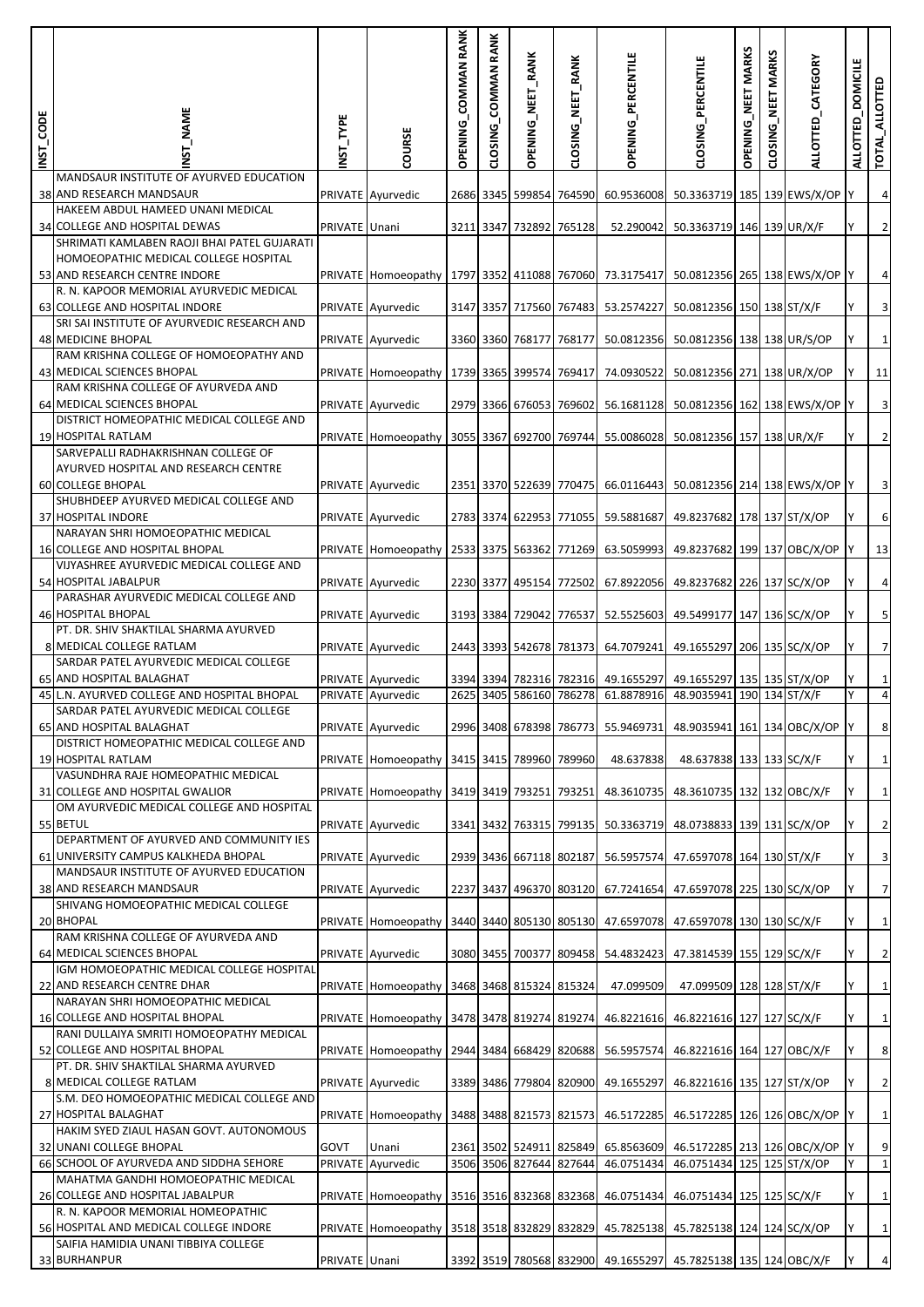| INST_CODE | _NAME                                                                                | NST_TYPE      | COURSE                                                                               | OPENING_COMMAN RANK | CLOSING_COMMAN RANK | OPENING_NEET_RANK       | CLOSING_NEET_RANK | OPENING_PERCENTILE                                           | CLOSING_PERCENTILE                       | OPENING_NEET MARKS | <b>MARKS</b><br>MET<br>CLOSING | ALLOTTED_CATEGORY | ALLOTTED_DOMICILE | TOTAL_ALLOTTED          |
|-----------|--------------------------------------------------------------------------------------|---------------|--------------------------------------------------------------------------------------|---------------------|---------------------|-------------------------|-------------------|--------------------------------------------------------------|------------------------------------------|--------------------|--------------------------------|-------------------|-------------------|-------------------------|
|           | HAHNEMANN HOMOEOPATHIC MEDICAL COLLEGE<br>14 AND HOSPITAL BHOPAL                     |               | PRIVATE Homoeopathy                                                                  |                     |                     | 2727 3523 609355 833534 |                   | 60.3987766                                                   | 45.7825138 182 124 OBC/X/F               |                    |                                |                   |                   | $\overline{7}$          |
|           | SAM COLLEGE OF AYURVEDIC SCIENCES AND<br>47 HOSPITAL BHOPAL                          |               | PRIVATE Ayurvedic                                                                    |                     |                     | 3532 3532 837784 837784 |                   | 45.4984967                                                   | 45.4984967 123 123 ST/X/OP               |                    |                                |                   |                   | $\mathbf{1}$            |
|           | RANI DULLAIYA SMRITI HOMOEOPATHY MEDICAL<br>52 COLLEGE AND HOSPITAL BHOPAL           |               | PRIVATE Homoeopathy                                                                  |                     |                     | 3539 3539 841745 841745 |                   | 45.199003                                                    | 45.199003 122 122 SC/X/OP                |                    |                                |                   |                   | $\mathbf{1}$            |
|           | SOPHIA HOMEOPATHIC MEDICAL COLLEGE<br>25 GWALIOR                                     |               | PRIVATE Homoeopathy                                                                  |                     |                     | 3547 3547 844424 844424 |                   | 45.199003                                                    | 45.199003 122 122 OBC/X/OP               |                    |                                |                   |                   | $\mathbf{1}$            |
|           | DR. SHANKAR DAYAL SHARMA AYURVEDIC<br>62 COLLEGE AND HOSPITAL BHOPAL                 |               | PRIVATE Ayurvedic                                                                    |                     |                     | 3388 3554 779601 846336 |                   | 49.1655297                                                   | 44.8883067 135 121 ST/X/F                |                    |                                |                   |                   | $\overline{a}$          |
|           | ANUSHREE HOMOEOPATHIC MEDICAL COLLEGE<br>24 JABALPUR                                 |               | PRIVATE Homoeopathy                                                                  |                     |                     |                         |                   | 3501 3557 825293 849144 46.5172285                           | 44.8883067 126 121 ST/X/F                |                    |                                |                   |                   | $\overline{c}$          |
|           | MAHATMA GANDHI HOMOEOPATHIC MEDICAL<br>26 COLLEGE AND HOSPITAL JABALPUR              |               | PRIVATE Homoeopathy                                                                  |                     |                     | 3561 3561 850925 850925 |                   | 44.8883067                                                   | 44.8883067 121 121 SC/X/OP               |                    |                                |                   |                   | $1\vert$                |
|           | VIJYASHREE AYURVEDIC MEDICAL COLLEGE AND<br>54 HOSPITAL JABALPUR                     |               | PRIVATE Ayurvedic                                                                    |                     |                     | 2611 3596 583146 858934 |                   | 62.1023614                                                   | 44.1072919 191 119 SC/X/F                |                    |                                |                   |                   | $\overline{\mathbf{3}}$ |
|           | ANUSHREE HOMOEOPATHIC MEDICAL COLLEGE<br>24 JABALPUR                                 |               | PRIVATE Homoeopathy                                                                  |                     |                     | 3081 3601 701911 863085 |                   | 54.4832423                                                   | 44.1072919 155 119 OBC/X/OP              |                    |                                |                   |                   | 11                      |
|           | R. N. KAPOOR MEMORIAL AYURVEDIC MEDICAL<br>63 COLLEGE AND HOSPITAL INDORE            |               | PRIVATE Ayurvedic                                                                    |                     |                     | 2741 3602 614781 863345 |                   | 59.9726862                                                   | 43.8012579 180 118 ST/X/OP               |                    |                                |                   |                   | 6                       |
|           | HAHNEMANN HOMOEOPATHIC MEDICAL COLLEGE<br>14 AND HOSPITAL BHOPAL                     |               | PRIVATE Homoeopathy                                                                  |                     |                     | 2634 3603 587711 863441 |                   | 61.8878916                                                   | 43.8012579 190 118 OBC/X/OP              |                    |                                |                   |                   | 10                      |
|           | IGM HOMOEOPATHIC MEDICAL COLLEGE HOSPITAL<br>22 AND RESEARCH CENTRE DHAR             |               | PRIVATE Homoeopathy                                                                  |                     |                     | 3620 3620 868124 868124 |                   | 43.4943821                                                   | 43.4943821 117 117 ST/X/OP               |                    |                                |                   |                   | $\mathbf{1}$            |
|           | SARVEPALLI RADHAKRISHNAN COLLEGE OF<br>AYURVED HOSPITAL AND RESEARCH CENTRE          |               |                                                                                      |                     |                     |                         |                   |                                                              |                                          |                    |                                |                   |                   |                         |
|           | <b>60 COLLEGE BHOPAL</b><br>MAHATMA GANDHI HOMOEOPATHIC MEDICAL                      |               | PRIVATE Ayurvedic                                                                    |                     |                     |                         |                   | 3446 3623 807203 871327 47.6597078 43.4943821 130 117 SC/X/F |                                          |                    |                                |                   | Y                 | $\overline{a}$          |
|           | 26 COLLEGE AND HOSPITAL JABALPUR<br>FACULTY OF AYURVED MANSAROVAR GLOBAL             |               | PRIVATE Homoeopathy                                                                  |                     |                     |                         |                   | 3308 3624 754639 872220 50.9553039                           | 43.4943821 141 117 OBC/X/F               |                    |                                |                   |                   | $\overline{4}$          |
|           | 59 UNIVERSITY BILKISGANJ SEHORE<br>VASUNDHRA RAJE HOMEOPATHIC MEDICAL                |               | PRIVATE Ayurvedic                                                                    |                     |                     | 3410 3625 787850 872645 |                   | 48.9035941                                                   | 43.1572008 134 116 SC/X/F                |                    |                                |                   |                   | $\overline{\mathbf{3}}$ |
|           | 31 COLLEGE AND HOSPITAL GWALIOR<br>VASUNDHRA RAJE HOMEOPATHIC MEDICAL                |               | PRIVATE Homoeopathy                                                                  |                     |                     | 3632 3632 874923 874923 |                   |                                                              | 43.1572008 43.1572008 116 116 ST/X/F     |                    |                                |                   |                   | $1\overline{ }$         |
|           | 31 COLLEGE AND HOSPITAL GWALIOR                                                      |               | PRIVATE Homoeopathy 3438 3644 803174 882821 47.6597078 42.6355962 130 115 OBC/X/OP Y |                     |                     |                         |                   |                                                              |                                          |                    |                                |                   |                   | $\overline{2}$          |
|           | S.M. DEO HOMOEOPATHIC MEDICAL COLLEGE AND<br>27 HOSPITAL BALAGHAT                    |               | PRIVATE Homoeopathy 3629 3647 874402 884791 43.1572008 42.6355962 116 115 OBC/X/F    |                     |                     |                         |                   |                                                              |                                          |                    |                                |                   |                   | $\overline{2}$          |
|           | RAM KRISHNA COLLEGE OF AYURVEDA AND<br>64 MEDICAL SCIENCES BHOPAL                    |               | PRIVATE Ayurvedic                                                                    |                     |                     | 2630 3648 587078 884837 |                   | 61.8878916                                                   | 42.6355962 190 115 SC/X/OP               |                    |                                |                   |                   | 5                       |
|           | PT. KHUSHILAL SHARMA GOVT. AUTONOMOUS<br>1 AYURVED COLLEGE AND INSTITUTE BHOPAL      | GOVT          | Ayurvedic                                                                            |                     |                     | 3655 3655 886775 886775 |                   |                                                              | 42.3204964 42.3204964 114 114 OBC/H/OP Y |                    |                                |                   |                   | $\mathbf{1}$            |
|           | RANI DULLAIYA SMRITI AYURVED COLLEGE AND<br>9 HOSPITAL BHOPAL                        |               | PRIVATE Ayurvedic                                                                    |                     |                     | 3391 3660 780416 895636 |                   | 49.1655297                                                   | 41.6739786 135 112 ST/X/OP               |                    |                                |                   |                   | $\overline{2}$          |
|           | RANI DULLAIYA SMRITI AYURVED COLLEGE AND<br>9 HOSPITAL BHOPAL                        |               | PRIVATE Ayurvedic                                                                    |                     |                     | 3260 3661 743402 895773 |                   | 51.720065                                                    | 41.6739786 144 112 ST/X/F                |                    |                                |                   | Y                 | $\overline{2}$          |
|           | DISTRICT HOMEOPATHIC MEDICAL COLLEGE AND<br>19 HOSPITAL RATLAM                       |               | PRIVATE Homoeopathy                                                                  |                     |                     | 3520 3662 833038 895902 |                   | 45.7825138                                                   | 41.6739786 124 112 OBC/X/F               |                    |                                |                   |                   | $\overline{a}$          |
|           | SENDHWA HOMEOPATHIC MEDICAL COLLEGE AND<br>23 HOSPITAL BARWANI                       |               | PRIVATE Homoeopathy                                                                  |                     |                     | 3400 3666 785424 896145 |                   | 48.9035941                                                   | 41.6739786 134 112 OBC/X/F               |                    |                                |                   | Υ                 | $\overline{2}$          |
|           | SHRIMATI KAMLABEN RAOJI BHAI PATEL GUJARATI<br>HOMOEOPATHIC MEDICAL COLLEGE HOSPITAL |               |                                                                                      |                     |                     |                         |                   |                                                              |                                          |                    |                                |                   |                   |                         |
|           | 53 AND RESEARCH CENTRE INDORE<br>IGM HOMOEOPATHIC MEDICAL COLLEGE HOSPITAL           |               | PRIVATE Homoeopathy 2451 3668 543372 896209 64.7079241 41.6739786 206 112 SC/X/OP    |                     |                     |                         |                   |                                                              |                                          |                    |                                |                   |                   | 6                       |
|           | 22 AND RESEARCH CENTRE DHAR<br>HAKEEM ABDUL HAMEED UNANI MEDICAL                     |               | PRIVATE Homoeopathy                                                                  |                     |                     |                         |                   | 3672 3672 897217 897217 41.6739786                           | 41.6739786 112 112 SC/X/OP               |                    |                                |                   |                   | $\mathbf{1}$            |
|           | 34 COLLEGE AND HOSPITAL DEWAS<br>SENDHWA HOMEOPATHIC MEDICAL COLLEGE AND             | PRIVATE Unani |                                                                                      |                     |                     | 3558 3673 849442 897291 |                   | 44.8883067                                                   | 41.6739786 121 112 OBC/X/F               |                    |                                |                   |                   | $\overline{a}$          |
|           | 23 HOSPITAL BARWANI<br>SAIFIA HAMIDIA UNANI TIBBIYA COLLEGE                          |               | PRIVATE Homoeopathy                                                                  |                     |                     | 3372 3674 770923 897433 |                   | 49.8237682                                                   | 41.6739786 137 112 OBC/X/OP              |                    |                                |                   |                   | $\overline{a}$          |
|           | 33 BURHANPUR                                                                         | PRIVATE Unani |                                                                                      |                     |                     | 3508 3681 828293 901422 |                   |                                                              | 46.0751434 41.3309046 125 111 OBC/X/OP   |                    |                                |                   |                   | $\overline{a}$          |
|           | 39 AL FAROOQUE UNANI MEDICAL COLLEGE INDORE<br>POORNAYU AYURVED CHIKITSALAYA EVAM    | PRIVATE Unani |                                                                                      |                     |                     | 3382 3684 775776 903217 |                   | 49.5499177                                                   | 41.3309046 136 111 OBC/X/F               |                    |                                |                   |                   | $\overline{2}$          |
|           | ANUSANDHAN VIDYAPEETH GIRLS COLLEGE<br>58 JABALPUR                                   |               | PRIVATE Ayurvedic                                                                    |                     |                     |                         |                   | 2661 3685 594038 904126 61.3555375 41.3309046 187 111 ST/X/F |                                          |                    |                                |                   | Y                 | $\overline{2}$          |
|           | ANUSHREE HOMOEOPATHIC MEDICAL COLLEGE<br>24 JABALPUR                                 |               | PRIVATE Homoeopathy 3512 3695 830546 906043 46.0751434 40.7872183 125 110 SC/X/OP    |                     |                     |                         |                   |                                                              |                                          |                    |                                |                   |                   | $\overline{a}$          |
|           |                                                                                      |               |                                                                                      |                     |                     |                         |                   |                                                              |                                          |                    |                                |                   |                   |                         |